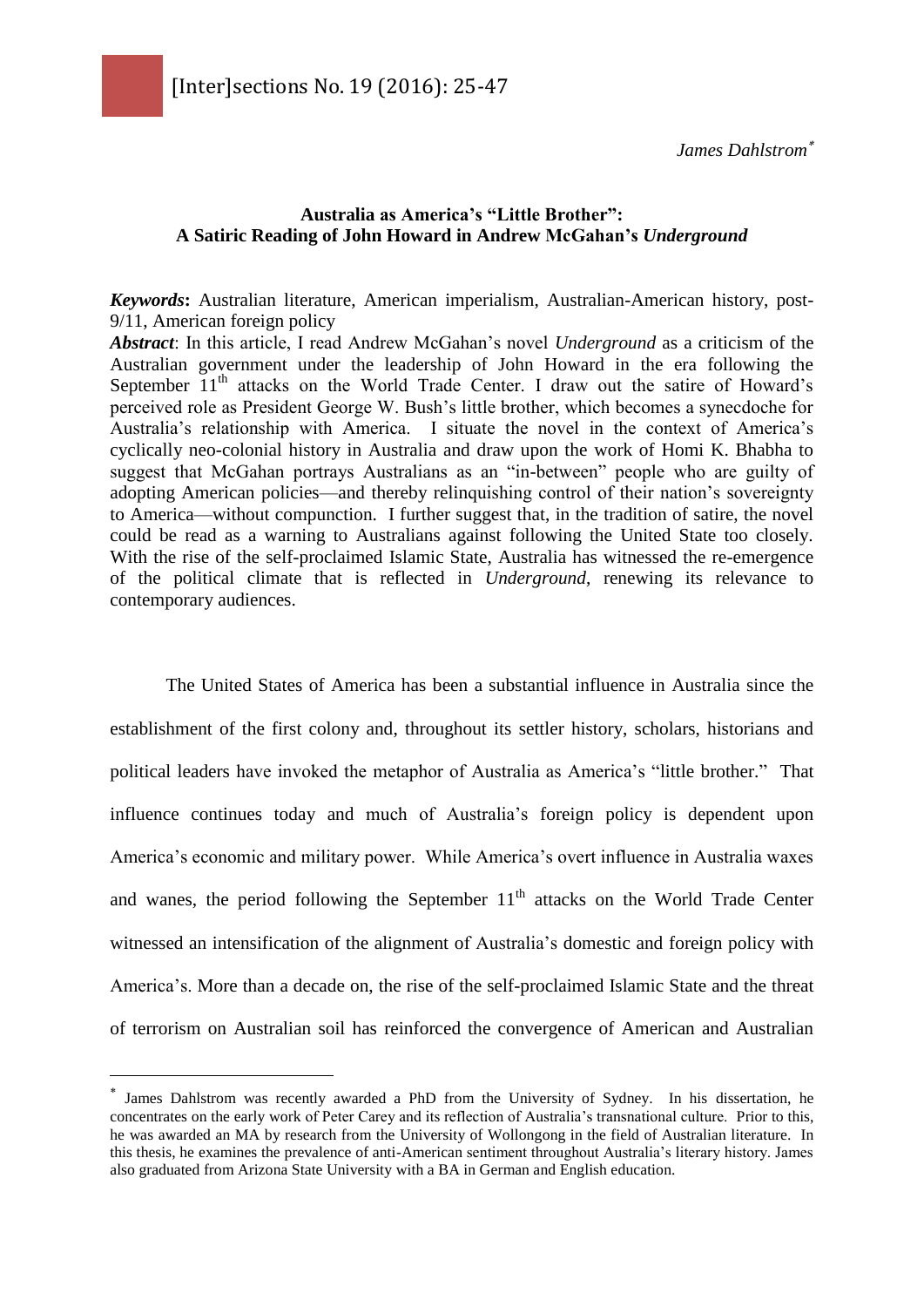foreign policies; Australia's current political climate seems to be mirroring that which prevailed in the wake of the attacks of September  $11<sup>th</sup>$ . As it was then, when John Howard was Australia's Prime Minister, some of those who are raising their voices in opposition to the current political climate have partly blamed Australia's continual acquiescence to the will of the United States. It is a situation that has affinities with the bleak future that is portrayed by Andrew McGahan in his novel *Underground*. In this article, I argue that the novel can be read as a criticism of the Australian government under John Howard—satirizing Howard's perceived role as George W. Bush's little brother and America's "deputy sheriff" in the region—and as a warning against following America too closely.

Kerryn Goldsworthy concludes that *Underground* "has the feral quality of good political cartooning, a willingness to caricature in bold strokes, to make laconically savage fun of solemn hypocrisies, and to go straight for the throat" of Australia's political culture (9). Set in what was, at the time of the novel's publication, the near future (around the year 2011) it tells the story of Leo James, the narrator, and his twin brother Bernard, the Prime Minister of a futuristic Australia. In the novel, Australia is under martial law due to a state of emergency, which is declared because Canberra has been supposedly destroyed by a nuclear bomb. The premise of the novel is that Leo is awaiting his execution as an enemy of Australia, and is writing his "memoirs," partly out of a sense of boredom. They will be read by his captors, American secret service agents, who seem to be in command in Australia. In his "memoirs" he describes a series of harrowing experiences: being kidnapped by terrorists, rescued by the government, and being taken hostage again by the Oz Underground, a resistance movement that is trying to overthrow Bernard's government in Australia. These experiences and his time as his brother's prisoner are responsible for Leo's growth as a character, allowing him to see the dangers of Australia's increasing culture of fear, racism, and political ambivalence. As a relatively recent novel, little has been written about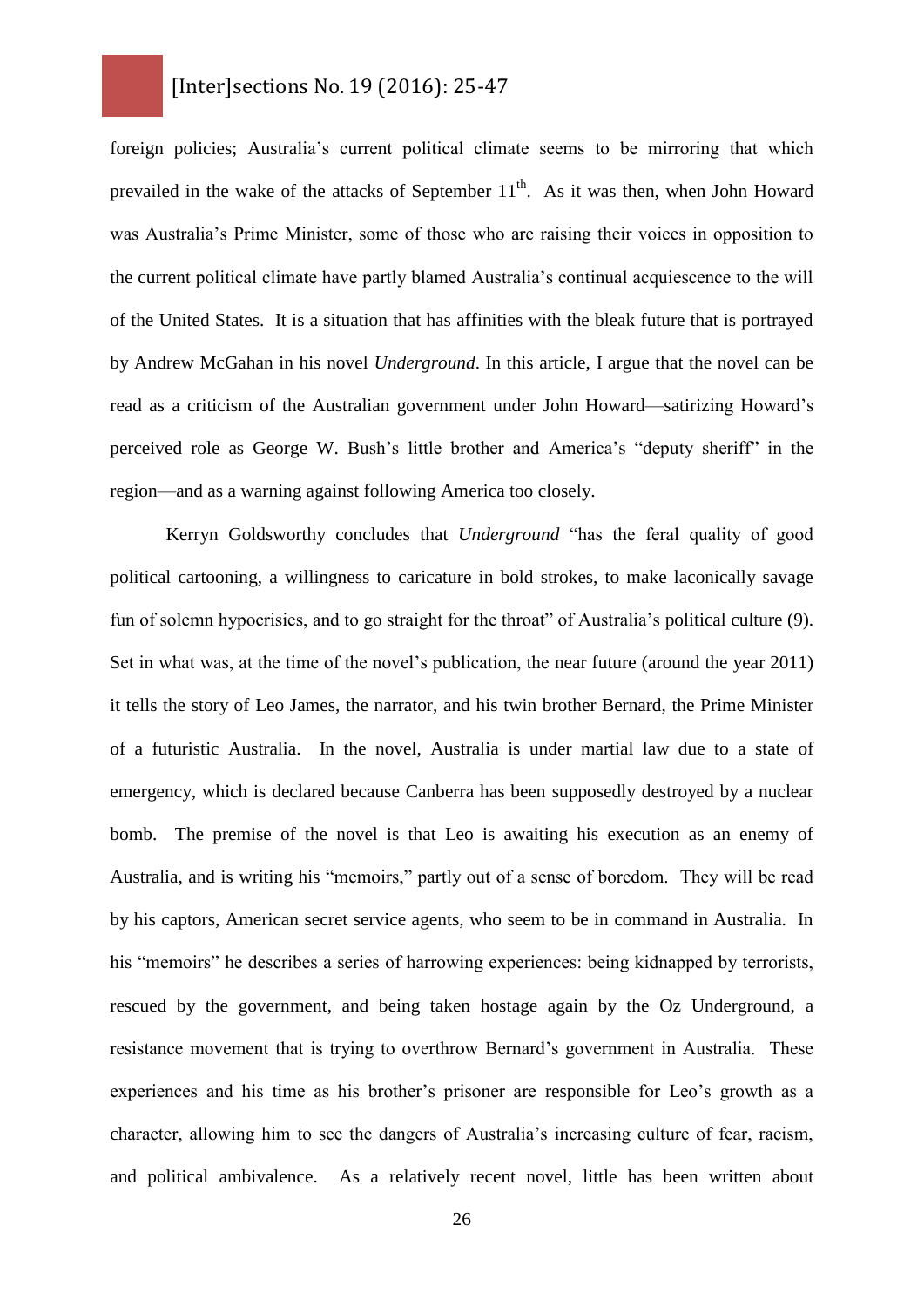*Underground* and the question of it representation of American influence in Australia has only been lightly touched upon.<sup>1</sup> In view of the novel's continued popularity and renewed relevance to Australia's current political climate, a more thorough discussion is justified.

I contend that McGahan's *Underground* parodies Homi K. Bhabha's position that the world dis-order and "in which we are mired . . . is principally defined by a surveillant culture of 'security'" (xvii), which he attributes to "a sharp growth in a new Anglo-American nationalism" that disregards the "independence and autonomy of people's and places" (30). While Bhabha is specifically complaining about America's involvement in "the Third World" in the quoted passage, his comments resonate with, as it will be discussed, the feeling of academic and public figures in Australia, and it is my contention not only that Australia is located "on the rim" of what Bhabha calls the "in-between," but also that McGahan's novel represents Australians as an "in-between" people. As Bhabha argues, "in-between" people are not just an oppressed group, but a group that lacks "autonomy, subjected to the influence or hegemony of another social group" (85). Of course, Australia does, theoretically, have autonomy; however, questions about the practical side of that autonomy have been raised again and again since its federation. For example, John Howard's embrace of the label the "deputy sheriff" of the region caused many to question Australia's independence from the United States (Brenchly 22), and in McGahan's bleak future, Australia's subject position has been pushed to a hyperbolic limit. Moreover, American hegemony and its influence in Australia have been the subject of a number of scholarly works. Norman Bartlett in *Australia and America through 200 Years*, Ray Aitchison in *Thanks to the Yanks* and *The Americans in Australia*, and David Goodman in *Gold Seeking*, for example, argue that America played a key role in the prosperity of the early Australian colonies, dramatically changed the country during the gold rushes and the Second World War, and influenced the location and design of its capital city. Bruce Grant in *Fatal Attraction*, Humphrey McQueen in *Temper Democratic*,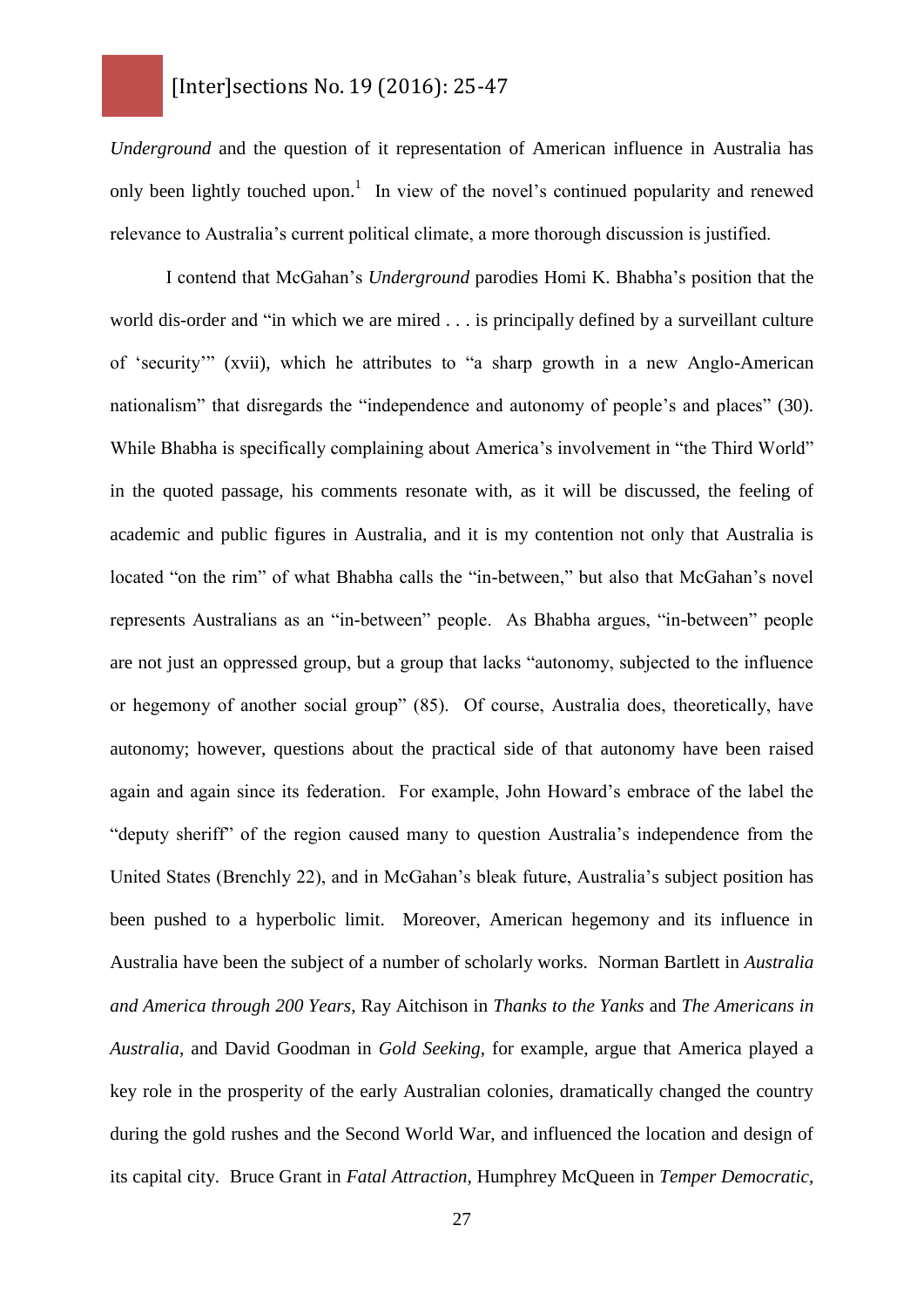John Langmore in *Dealing with America*, George Megalogenis in *The Longest Decade*, Bell and Bell in *Americanization*, and Don Watson in his essay "Rabbit Syndrome" all criticize the hegemonic influence that America has had in Australian culture, politics and foreign policy. Erik Paul in *Little America* specifically rails against the influence America has had in a post-9/11 Australia. So while Bhabha may never have envisioned Australia's settler population as an "in-between" people, the term's connotations are reminiscent of Australia's position in its relationship with the United States and as it is portrayed in *Underground*.

One of the most conspicuous qualities of McGahan's fifth novel is the over-the-top tone of its satire, a quality which one might associate with the work of earlier satirists like Jonathan Swift. While some might question the literary merit of *Underground*, the novel fits into the long-established satirical tradition. In *The Anatomy of Satire*, Highet argues that there are two chief categories of satirist based on the perceived purpose of the satire. In both, the satirist is telling the truth. One, however, likes his audience, but believes that they are blind or foolish and for these satirists the purpose of the satire is to cure the audience of its ignorance. The other detests humanity and writes with the intention of exposing scandals which will horrify readers. The aim is not to cure, but to punish (234-235). McGahan's novel, as this essay will show, belongs to the first category, inasmuch as the text promotes a belief that, "folly and evil . . . are diseases which can be cured. They are mistakes which can be corrected. . . . If we show our fellow-men the painful and absurd consequences of certain types of conduct . . . [the perpetrators of this conduct] will suffer when they are pinned down and dissected, but . . . most people can be cured" (Highet 236).

Likewise, *Underground* can be read as satire because it "cannot be separated from the shapes, textures, and political struggles of a particular land and landscape" (Fabricant 60), is "intended to shock contemporaries into a realization of the enormity of the current crisis"

28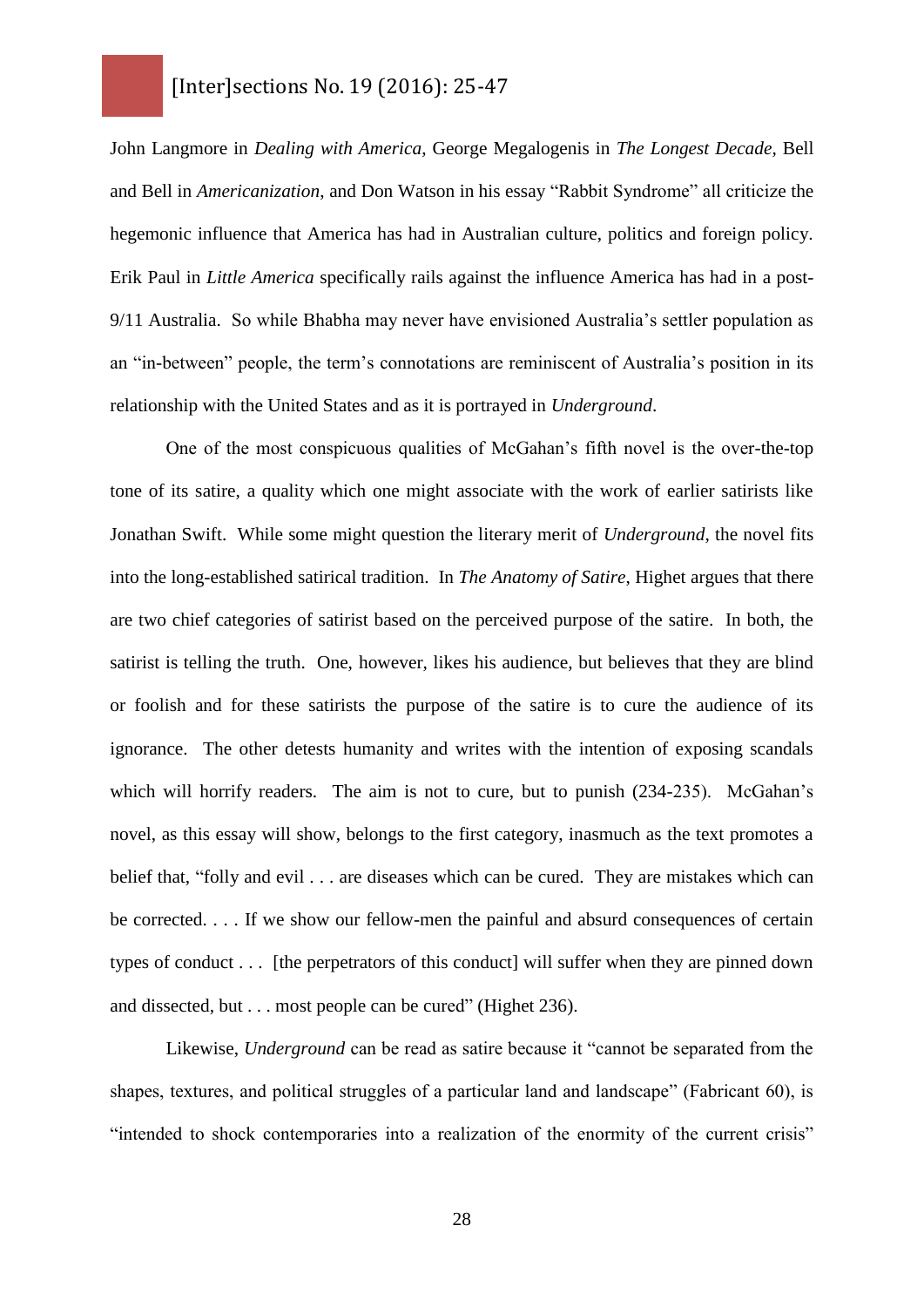(Kelly 139), and leaves the reader with the feeling that "only fools can remain placid under such provocation" (Reilly 134).

#### *Underground***'s Historical Context**

While *Underground* primarily traces the conditions of its future Australia back to the 1990s, the Prime Ministership of John Howard and the events of September  $11<sup>th</sup>$ , 2001, there is also a sense that history is repeating itself, that Australia is caught in a cycle of being overrun by American citizens in the country, American culture, and American foreign policy—a cycle that started during World War Two. To this day, the alliance with the United States "has been an article of faith in the Australian foreign affairs and defence establishments" in the minds of many Australians—like former Diplomat Lisa Mackey—"lest we forget what Americans did for us in World War II" (qtd. in Broinowski 25). As a result of this allegiance, Australia has "cut and pasted" much of its foreign and defence policies from the United States and also went to war with America in Korea in 1950, Vietnam in 1962, the Persian Gulf in 1991, Afghanistan in 2001 and Iraq in 2003. Australia's commitment to the United States in the war in Iraq, however, seemed to cross a line, as it was the first time that Australia had participated in starting a war (Broinowski 12-13). Broinowski argues that, for Australians, the invasion of Iraq "was, first and last, Howard's War" (1).

Prime Minister Howard was in New York when the World Trade Center was attacked and he "was conscious immediately that [the events of that day] would alter the course of modern history and behaviour" (DeBats, McDonald and Williams 238). On the following day, when all air traffic in America was suspended, Howard and other senior members of the party were flown back to Australia on Air Force Two, the US Vice-President's personal aircraft. On that flight, Howard telephoned Foreign Minister Alexander Downer and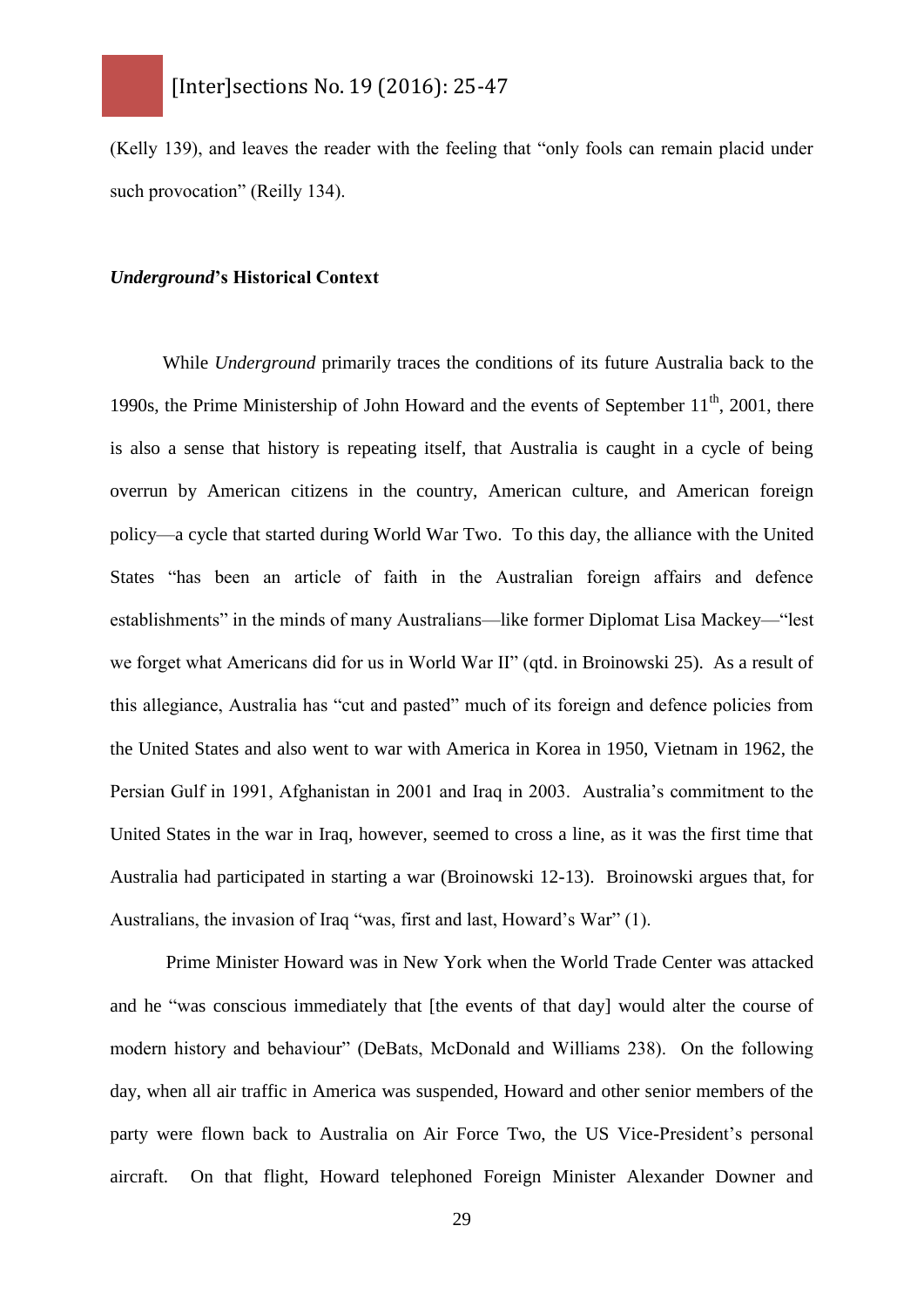suggested that, for the first time since its inception, they formally invoke the ANZUS treaty (Sheridan 36). It could be argued that, "Although, in strictly legal terms, invoking the ANZUS was unnecessary, the symbolism underpinned the Government's commitment to, as Howard put it, 'identify with the Americans'" (DeBats, McDonald and Williams 243). Howard's belief—that Australia was "destined" to be close to the United States—resulted in Australia's support of American actions in pursuit of bringing retribution to those responsible for the attacks of September  $11<sup>th</sup>$ . Another result was the close relationship that developed between George W. Bush and John Howard, causing some critics to suggest that Bush had too much influence over Howard (Paul 223).

The movement to depose the Taliban in Afghanistan—the government believed to have supported the terrorists who were behind the September  $11<sup>th</sup>$  attacks—was supported strongly in Australia, and the result of Howard's commitment to America was that by October 2001, Australia was involved in America's "war on terror" (Baldino 196-197; Megalogenis 280). One year later, on 12 October 2002, a nightclub in Bali was bombed, killing 202 people, among whom were eighty-eight Australians. In a reflection of the terrorist attacks of September  $11<sup>th</sup>$ , the media proclaimed that the Bali attack had caused Australia to lose its innocence. The attack also prompted Howard to announce his own version of "the Bush doctrine," stating that Australia would adopt a policy of pre-emptive attacks against any nation in Southeast Asia without notice if that nation had terrorist connections or if Australia had knowledge that terrorists therein were endangering Australia's interests (Garran 192; Megalogenis 256; Paul 19; Poynting et al. 44). These Bali bombings, then, were portrayed as a smaller version of the terrorist attacks on America and, as Broinowski argues, Howard's response seemed like "United States' policy faxed, cut and pasted into" Australia (20).

As portrayed in McGahan's novel, however, the Australian government under John Howard appeared to be amplifying America's emerging policies for combatting terrorism.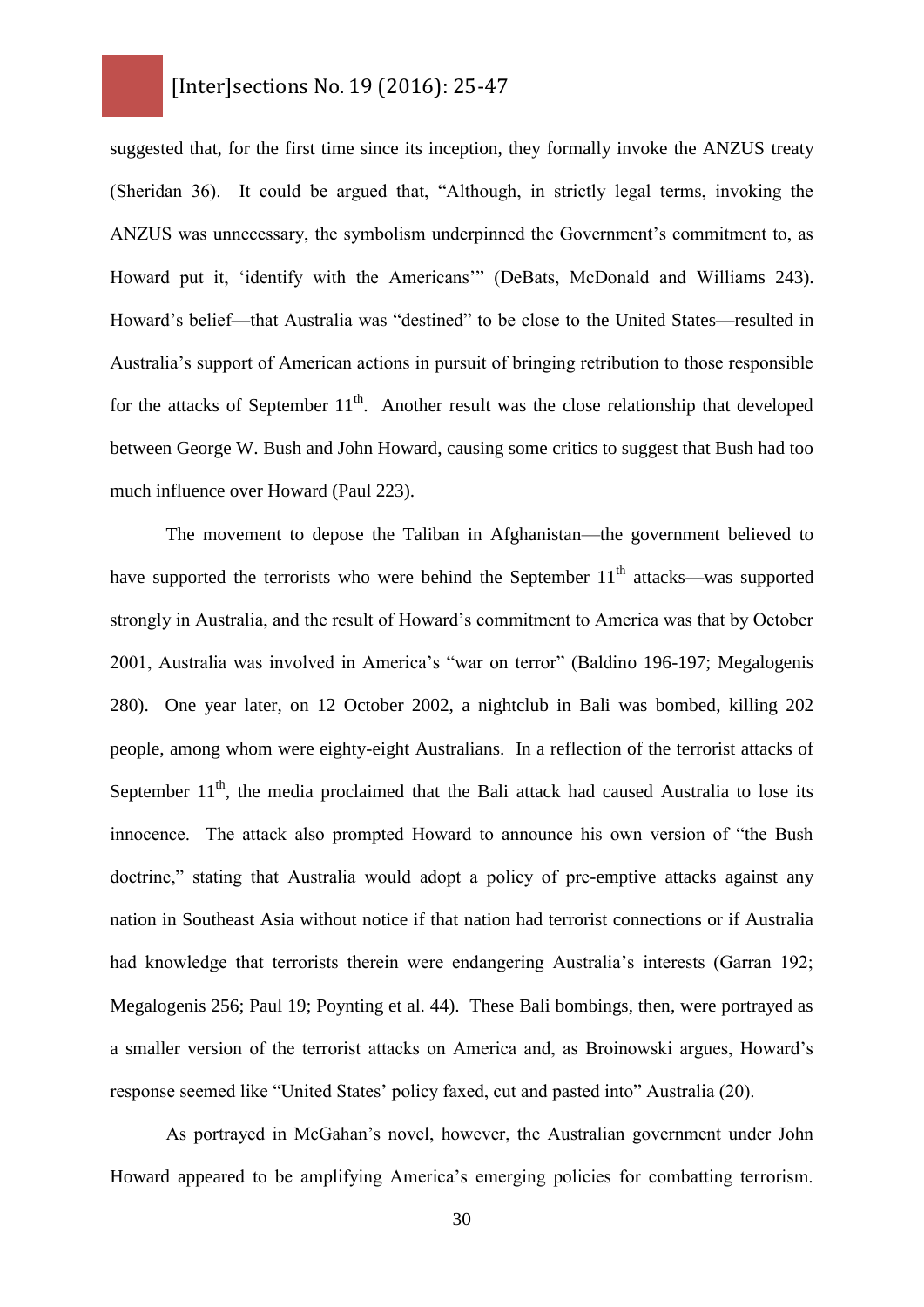According to McCulloch and Poynting et al., Australian citizens have, under the ASIO Legislation Amendment Act of 2003, given up the right to remain silent, as the punishment for refusing to answer questions is up to five years in prison. Moreover, the legal definition of terrorism was expanded to include any knowledge of a terrorist act, and new powers were given to the ASIO and the Australian Federal Police (AFP) to detain anyone "suspected" to be involved in or to have knowledge of terrorism acts (Poynting et al. 175; McCulloch 402, 409). Broinowski argues that the initial draft of this legislation was a "virtual photocopy of the 'Patriot Act'" in the United States (45). Along with these new security measures that limit personal freedoms, in 2005 the Department of Immigration seemed to be operating without safeguards. Two Australians, Cornelia Rau, a permanent resident, and Vivian Alvarez, a citizen, had been detained because the Department suspected them to be illegal immigrants, and Ms. Alvarez was deported to the Philippines (Simon 14-15). These new governmental powers were born out of the terrorist attacks of September 11<sup>th</sup>, and McCulloch's work suggests that they are an exaggerated imitation of security measures adopted by the United States in response to those attacks. It was these political and social events, under the leadership of John Howard, that spawned the Australia in which Leo James, the narrator of *Underground*, now finds himself.

#### **John Howard as George Bush's "Little" Brother**

As the novel opens, readers are introduced to the narrator, Leo James, who is holed up in an unfinished Queensland resort during a cyclone. Leo presents himself as a careless, insensitive, alcoholic, drug using, and womanizing opportunist. He is fifty-nine and admits that he is fat, contrary to the image of the ideal Australian (White 79-84; Ward 2, 229). As Goldsworthy argues, Leo "ought to be a repulsive character," but as the novel progresses, he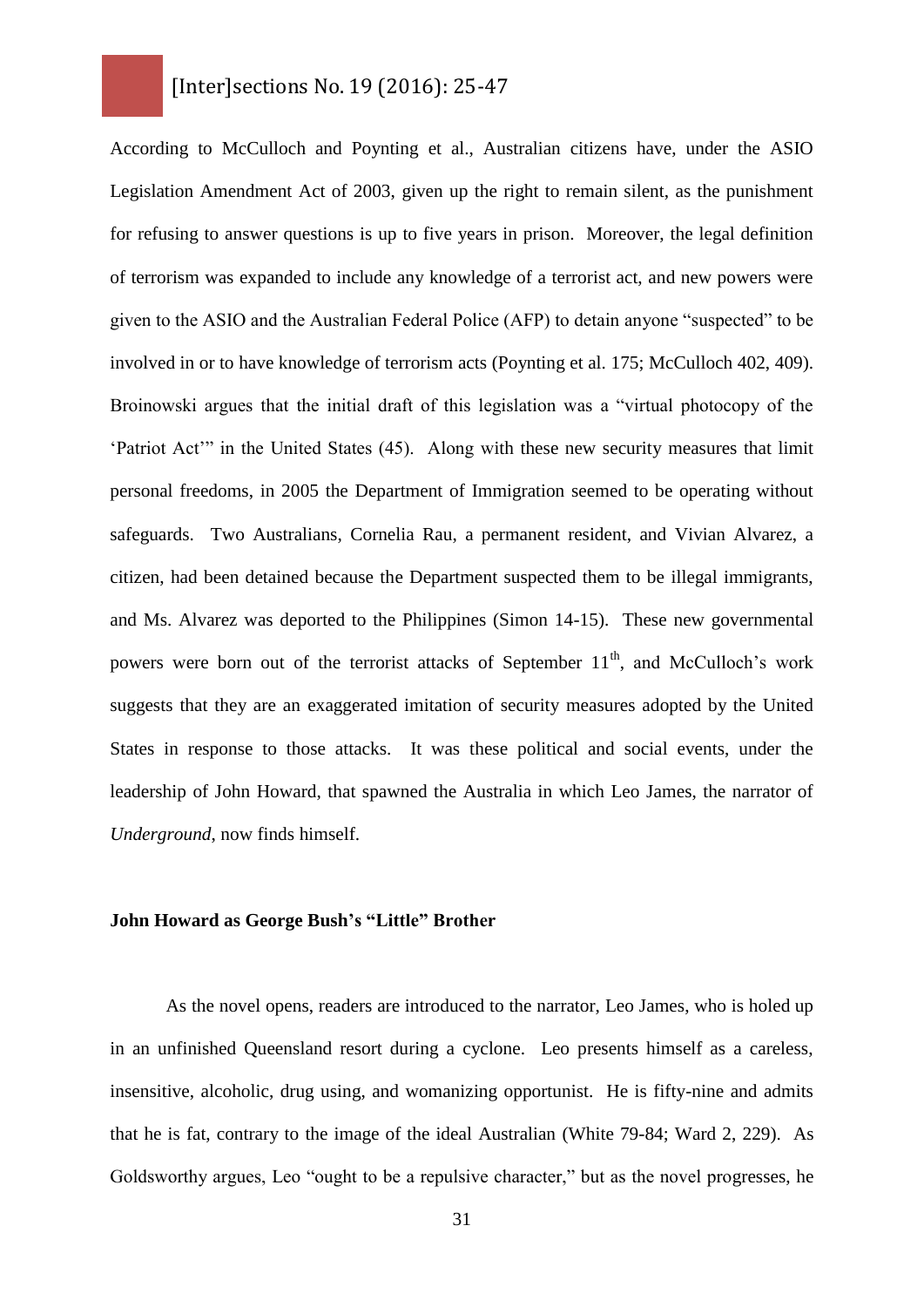becomes "extremely charming" (8). Later on in the novel, Leo goes on to say that after his death, no one will miss him, not even his own daughters (McGahan 38). This characterisation of the narrator serves two purposes in the novel. The first is that it reinforces the ironic tone of the novel, keeping it aligned with the features of classic satire. The point being that if even a man as "repulsive" as Leo can see that there are major drawbacks to Australia's dependence upon the United States, then the average Australian should have no difficulty recognizing them. The second is that it allows Leo's character, as the novel's protagonist, room to grow; he learns from his harrowing experiences and becomes an "extremely charming" and respectable character. He is the hope that Australians, in the words of Highet, "can be cured" (236).

The novel's action begins at the end of the first chapter as Leo is abducted by armed men driving a postal van. Then, suddenly, the action is interrupted by a chapter that is less than two pages long because Leo wants to give the readers more background. He tells them that he is locked away and that his current predicament "is linked to a much wider history . . . to September 11 and the Twin Towers" (McGahan 12). This disruption to the action and the length of the chapter function to focus the reader's attention, to emphasize the revelations given therein. It is here that the novel's scrutiny of American influence in Australia first begins. Leo is, after all, in an extremely bad situation; he has been kidnapped and is being held as a prisoner by, as far as the reader suspects, a terrorist organisation. This dire situation, he tells us, is directly related to an event that happened in America. While one could argue that the terrorist attacks on the World Trade Center was a global event, such an argument would reinforce America's place in global affairs, and it is this importance that the world— Australia in particular—places on America that the text decries.

A revelation in the second chapter, which is key to my reading, is that Leo is the fraternal twin brother of Australia's current Prime Minister, "The Honourable Bernard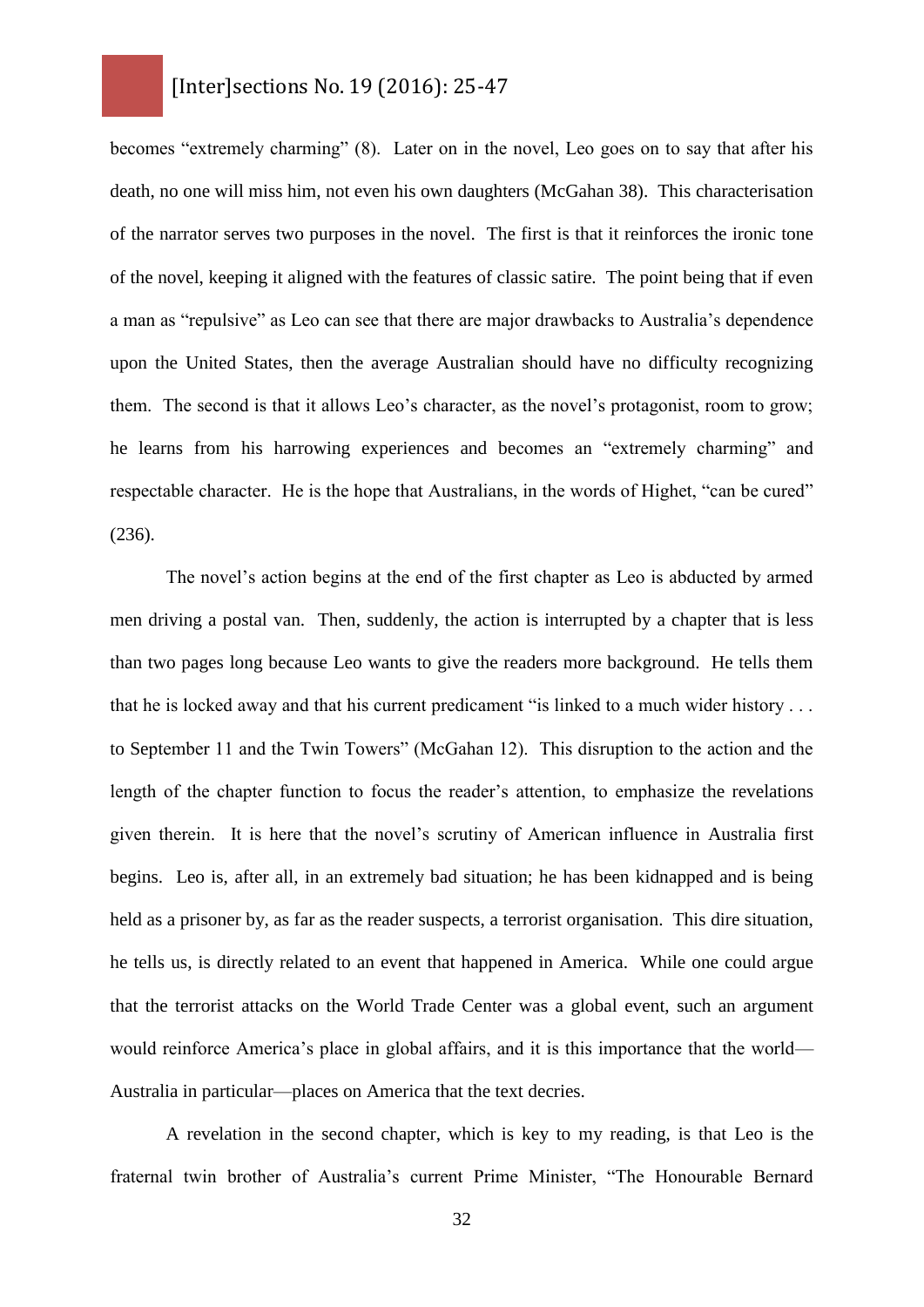James," who is later described in the novel as almost a clone of John Howard (McGahan 144). Despite being his twin brother, Leo remarks parenthetically, "By the way, I reserve the right to insert 'little' before any term of abuse that I throw at [Bernard] in the following pages. . . I mean it because he's my 'little' brother. I was born fifteen minutes earlier. And resent it though he does, there's nothing the little shit can do about it" (McGahan 15). This passage, while it might seem a bit esoteric, is the first allusion in the novel to John Howard and sets up a critical theme in the novel: that the leader of Australia suffers from a kind of "little brother syndrome." It resonates with the work of critics who often portrayed John Howard as a "little" version of George W. Bush, as Bush's "little brother:" a concept illustrated, for instance, by the cover of Erik Paul's book *Little America*. The tone of the passage, which is reinforced later in the novel, makes it clear that Leo sees his "little brother" as intolerable. In this light, Bernard James could be read as a sarcastic portrayal of John Howard's perceived role as Bush's "little brother."

As Leo begins detailing his brother's rise to power, the more obvious criticisms of John Howard's character emerge. Leo describes his brother as a "man born to wear suits. So bland and nondescript a figure that he might have been a low-grade bookkeeper" (McGahan 16-17). Bernard is not the kind of "visionary" man whom Leo would typically associate with the Prime Ministership of Australia. Instead he describes Bernard as "a bean counter," and in naming a list of Prime Ministers who would have been severely disappointed that someone like Bernard had taken the job, he starts with Gough Whitlam (McGahan 147), which reinforces the novel's anti-American sentiment. For it was Whitlam who not only stood against American foreign policy—withdrawing Australian troops from Vietnam, ending conscription for the war, releasing "conscientious objectors" from prison and sending an Australian ambassador to China (Bell and Bell 187; Paul 40; Whitlam 6, 18; Oakes 208)—but he also limited American investment in Australia's uranium mines and other new mining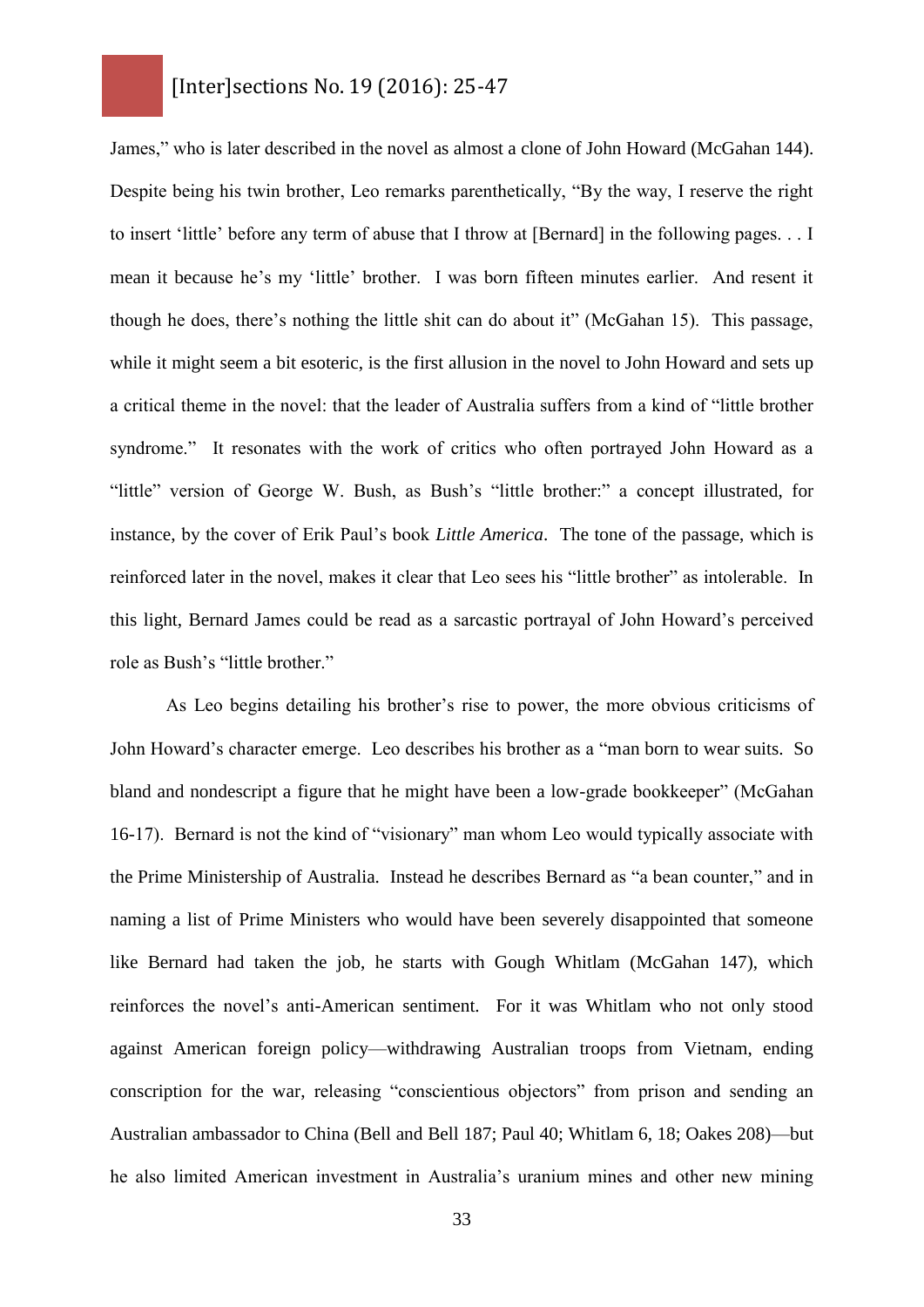projects (Churchward 183). The reference to Whitlam is likewise evocative of the myth of a "new world order" and the "suspicious" circumstances of Whitlam's removal from power, which many still believe was due to the intervention of the United States (Dahlstrom 36). The fact that Whitlam is listed first as one who would not like Bernard suggests that Bernard is not capable of challenging the United States' power. Through his government's adoption of American foreign policy and the close and personal friendship he had with Geroge W. Bush, John Howard, who is being "pinned down" and "dissected" in this satire, certainly gave the impression that he was not.

Australia's overt adoption of American popular and counter culture is further satirized in McGahan's reenactment of American-style conspiracy theories that flourished in the wake of the September 11th terrorist attacks. The characteristically Australian reenactment begins when Leo's captors proclaim that they were responsible for the destruction of Canberra and Leo relates the details that led up to it. The tone of this section is remarkably blasé and anticlimactic. Three days' warning is given to evacuate the city and the terrorists do not make any demands. No one has any idea from where the bomb comes. Cameras are only allowed to film from fifty kilometres away, and the blast from the bomb is "disappointingly small" (McGahan 30), despite the widespread belief that it is supposed to be over a hundred times the size of the bombs dropped on Japan and extremely radioactive. Leo writes, "We've cut poor old Canberra out of our lives like it never existed . . . [it was] simply erased" (McGahan 30-33). It is true that one could read in this a joke about the apathetic attitude that Australians have about Canberra; it has been dubbed "a snooze-invoking" city (Buckmaster) and "Australia's greatest obscurity" (Bryson 129).

However, there is also a sense that the event itself is sensationalized in order to turn something that is relatively insignificant into a major issue. In an episode that parallels Howard's handling of the *MV Tampa* affair (Jupp 180-181; Megalogenis 258, 272), Bernard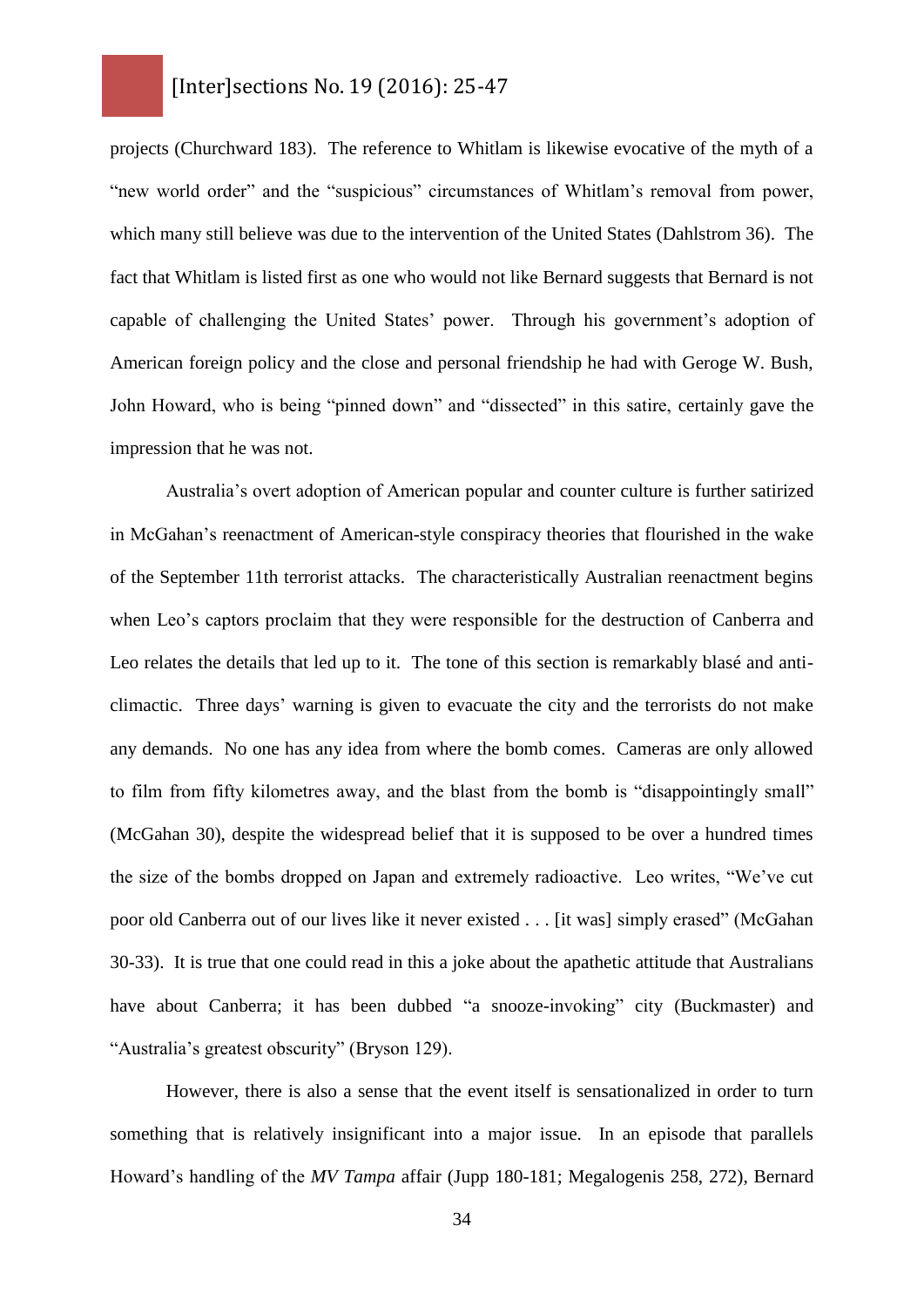takes advantage of the situation to prove his leadership and to declare a state-of-emergency. Prior to this crisis, his brother's approval rating in the polls was the lowest of any sitting Prime Minister—another reminder of John Howard. However, he is one of the last to leave before the city is destroyed and is dubbed Bernard "Last Man Out" James. "A month after the bomb," Leo explains, "[Bernard]'s approval rating was at seventy-five percent" (McGahan 29-31). As Megalogenis points out, Howard's ratings dropped to 30 per cent prior to his handling of the "boat people" which then put him in "Super Hero" territory (259). Considering the revelation at the end of the novel that Canberra was not actually destroyed, this seems more like a criticism of the "foolish" Australian public, its sensationalizing media, and its leaders, particularly John Howard, for manipulating the public for personal gain. This too, as Leo finds out at the end of the novel, was orchestrated by the United States, again satirising America's hegemony and influence in Australia.

The state of emergency described by Leo is yet another example of a fear that Australians were too eagerly embracing American ideals and American domestic policy on terrorism. The American-inspired hyperbolic reaction to terrorism in Leo's Australia is witnessed as he shifts back to the action of the story and tells his readers that the terrorists have decided to take him for a drive, which presumably means that they are planning to kill him. However, just as he begins assessing his life, the postal van in which he is being driven is ambushed by the Australian Federal Police (AFP). According to Leo, "between the massive recruitment since Canberra, and the subsumption of all the state police forces into one body—there's over eighty thousand in the AFP. . . . answerable to only one man. The Minister for Freedom . . . the Prime Minister" (McGahan 40). Not only is Bernard's title "Minister of Freedom" suggestive of America's image of itself as a champion of freedom (Altman 6; Baldino 199; Megalogenis 282), but also the excessive force that the AFP use in the novel and their ability to skirt due process is an exaggeration of the powers granted to the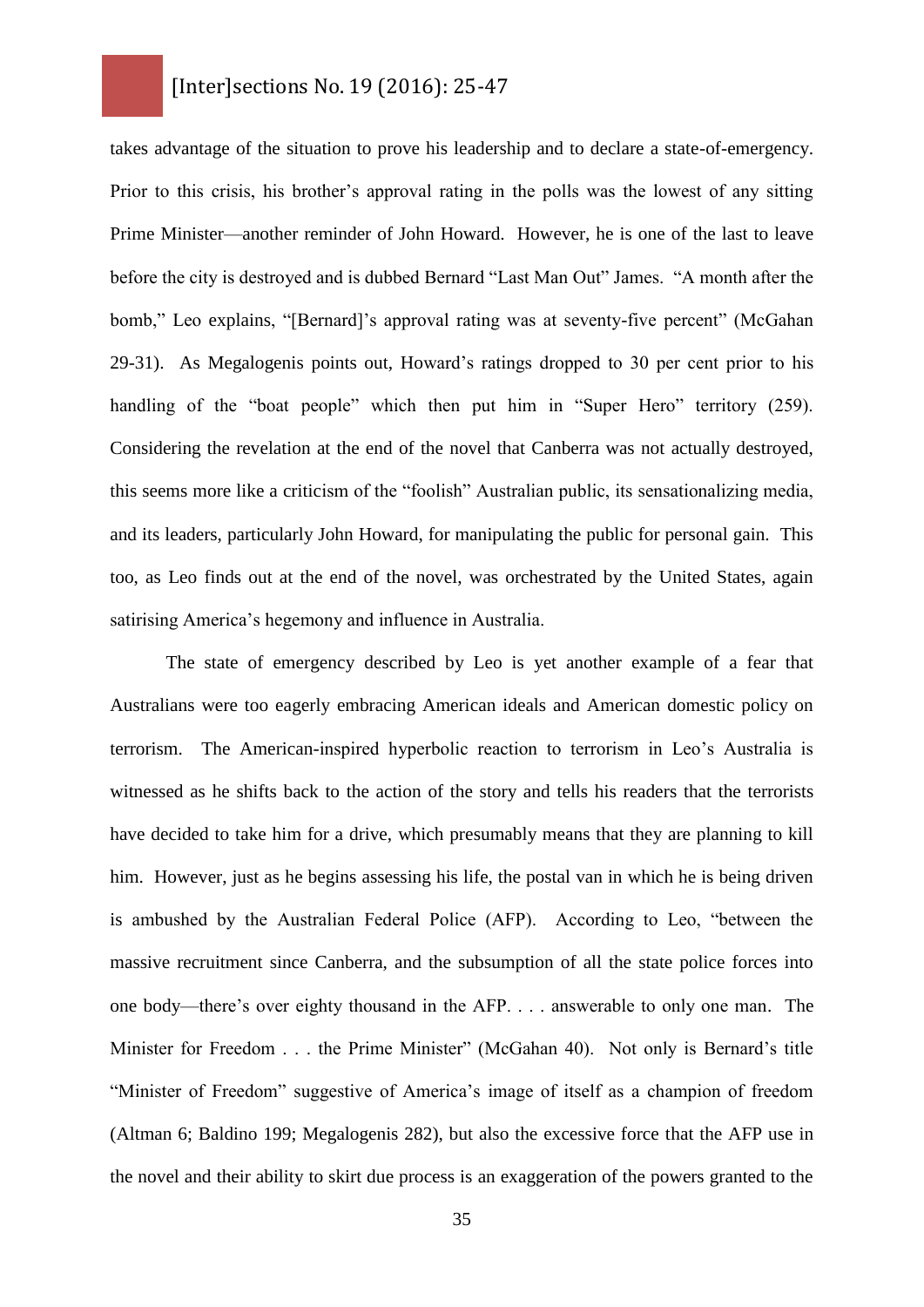AFP under Howard's leadership, which for some scholars seemed like an Australian version of the Patriot Act (Paul 25; Broinowski 45). The connection to America is reinforced as Leo discovers that the man who is in charge of the ambush is an American: "from the CIA—or from some other such secret service" (McGahan 43). So while it is Australians who seem to be destroying the country, they are willingly doing so under the command of the Americans, thereby illustrating their status as "in-between" people.

As the "heroes" of McGahan's novel are introduced, the concept that Australia is subordinated to the cultural, political, and military influence of the United States is reinforced. The terrifying state-of-emergency authority granted to the AFP, which seems to be commanded by the American CIA agent, is demonstrated when they hand down an onsight death penalty to one of the terrorists, Nancy Campbell. The revocation of her right to a fair trial parallels the way that death sentences that are handed down from the United States through the use of drone strikes in countries like Pakistan, Afghanastan, and Iraq. Just as the AFP are about to impose this death sentence upon her, shots are fired and, for the third time "in as many days" (McGahan 47), Leo is ambushed. As he later learns, these ambushers are a part of the OZ Underground, a group of Australians from "all strata of society" (McGahan 66) who are prepared to fight to save Australia "From itself. Or at least from its government. . . . from [Leo's] brother" (McGahan 65), and as Leo's adventures become more outrageous, it becomes evident that the members of the OZ Underground are the real heroes of the novel. They are ordinary Australians risking their lives to free Australia from the tyrannical rule of Bernard James. Thus, when the Americans are listed as the "sworn enemy" of the OZ Underground (McGahan 112), the reader is again left with a sense that America is the driving force behind the society that has developed in Leo's Australia: an exaggeration of Australia under John Howard's leadership.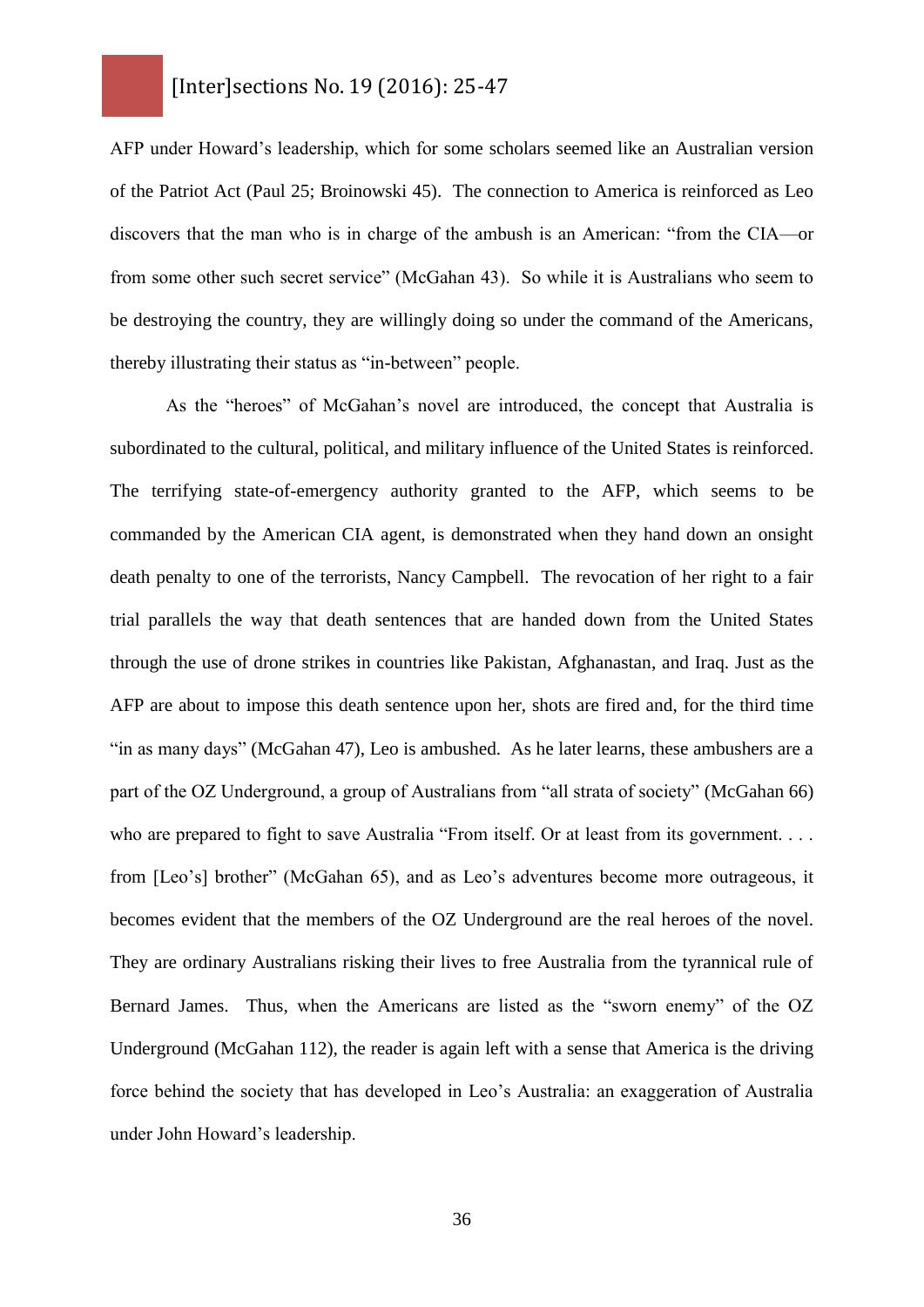In order to give the reader more background and strengthen the novel's focus on Australia's adoption of American tactics, Leo disrupts the action again just after a close call with a fake identity card he is using. In explaining how the terrorist attacks of 11 September affected Australia, the novel's criticism of John Howard loses its ambiguity. Leo specifically mentions, "the rise and fall of [Pauline Hanson's] One Nation" political party, but then goes on to say,

Like the Howard team, they [Bush and his staff] were floundering about in search of direction. What both governments badly needed, Australian and American alike, was a defining purpose. Hey presto—September 11. . . [and] the wave of refugees that had begun to break across our unwilling shores, most of them Muslim. John Howard was joyfully whipping up hysteria about the invasion, and playing hard ball with the refugees themselves, locking them away or stranding them at sea. . . But then the planes crashed into the USA—all of them piloted by Muslims—and that was game, set, and match. Suddenly the Prime Minister was shoulder to shoulder with George W. Bush . . . *That's* when John Howard the political giant was born. (McGahan 98-100)

What this passage shows is a direct connection to the United States; the suggestion is that Howard stayed in power because of his solidarity with George Bush, because of the influence of the United States. And as it is Howard whom Leo ultimately holds responsible for the disaster that his Australia has become (McGahan 146-149), one could likewise place the blame on the undue influence that America has on Australia.

#### **History Repeating Itself**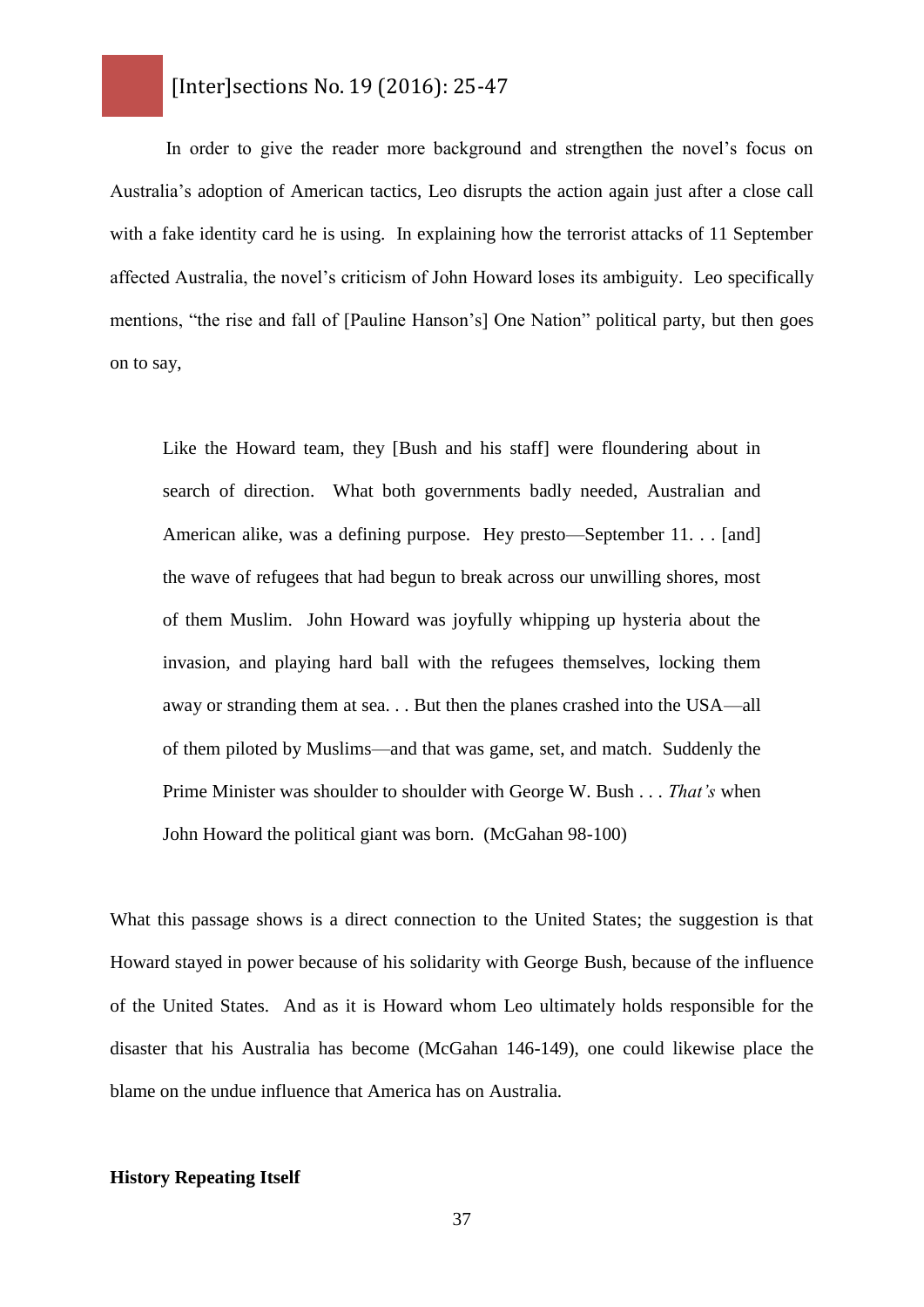After Leo's scrutiny of John Howard, he reverts to his own adventures, and the slightly more subtle message of Australia's subservient history repeating itself is introduced into the novel. The members of the OZ Underground believe that Nancy and Leo have information that could be critical to their resistance movement. So, in an attempt to get them to the leaders of the organisation, the pair is brought to Brisbane. Part of the plan is that they will meet their next contact after they watch a game of cricket at the Brisbane Cricket Ground: "Australia versus the USA . . . a demonstration match . . . Although it wasn't a real American team—it was a military one, made up of players from the various US bases around Australia." Leo complains that while the Americans probably had some intensive training, they still played the game too much like baseball, and in the end "get walloped" (McGahan 104-113). This scene might provoke notions of America's distance from the Commonwealth, from the Empire, supporting the perception that America does not really belong in Australia. It is, however, also a reproduction of a game that was played during the Second World War in May 1944 at the Brisbane Exhibition Ground. The Australians overwhelmed the Americans so that two top bowlers withdrew to level the contest. Even then, the Australians won by ten wickets (Potts and Potts 160). Thus, Leo's cricket match brings to mind a time in Australia's history when Prime Minister Curtin endorsed America as Australia's salvation (Bartlett 197), and as the text seems to suggest, it is here that Australia's settler population began moving into an "in-between" space.

McGahan's novel not only recognizes the history of Australian subservience to the United States, but it also ironically reveals the continued feelings of subjectivity that have been expressed by scholars like McQueen and Paul. The cricket match described above ends early after a bomb goes off, and in the ensuing confusion, Leo meets the members of the OZ Underground that are meant to take him on the next part of his journey: Australian soldiers.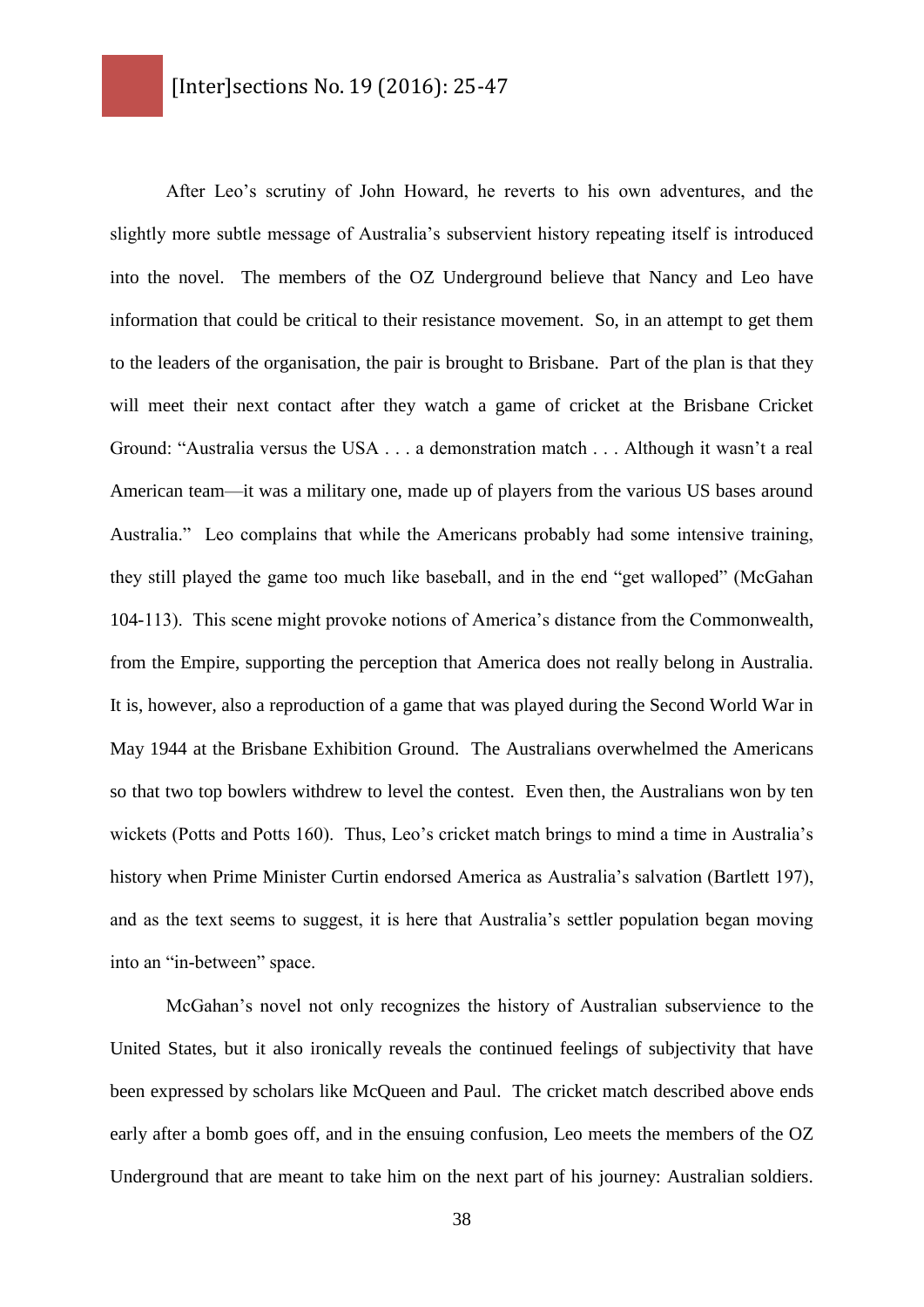Leo expresses surprise that any soldiers would be a part of the resistance movement, and Daphne, a member of Australia's army, responds that Australia is being occupied by the United States, and that the Australian military is suffering "the ultimate indignity—being at the beck and call of the US, as if we were just an auxiliary arm of their forces" (McGahan 131). The language of occupation is reminiscent of a statement by Tom Dougherty of Townsville and the president of the Australian Labor Party C.G. Fallon who, early in 1943, protested "against the usurpation of [Australia's] industrial and civilian rights by the American authorities. Australia has not been defeated and is not entitled to suffer the degradation of an army occupation" (qtd in Potts and Potts 218).

The feeling that Australia is in a subject postion to the United States, as described above by C.G. Fallon, is a consistent theme in *Underground* and the irony is that the complaint comes from military figures who—according to Greg Sheridan's book *The Partnership*—would be most likely to value Australia's alliance with America. For example, Daphne also argues that Australia lost World War II, saying to Leo that "We [Australia] *owed* them [America] big time after [World War Two], and they've never let us forget it. We've trotted off to every dodgy war of theirs ever since" (McGahan 133). One can read in this passage a reference to America's wars in Korea, Vietnam, Afghanistan, and Iraq, which were fought with the help of Australian soldiers, often against the will of its citizens and in which the Australian government changed its policies to meet America's needs (Bell and Bell 99, 140; Altman 5, 30). It is also suggestive of a destructive cycle of American influence evidenced by several other passages in the text as well —in which Australia has been caught; history keeps repeating itself and Australia's leaders are not learning the lesson. McGahan, in the words of Harry, makes that point that during World War II Australia may not have been capable of real independence, but "things have changed. We *are* capable now" (McGahan 133). Thus, Australia's mistakes "can be corrected" and the solution to Australia's social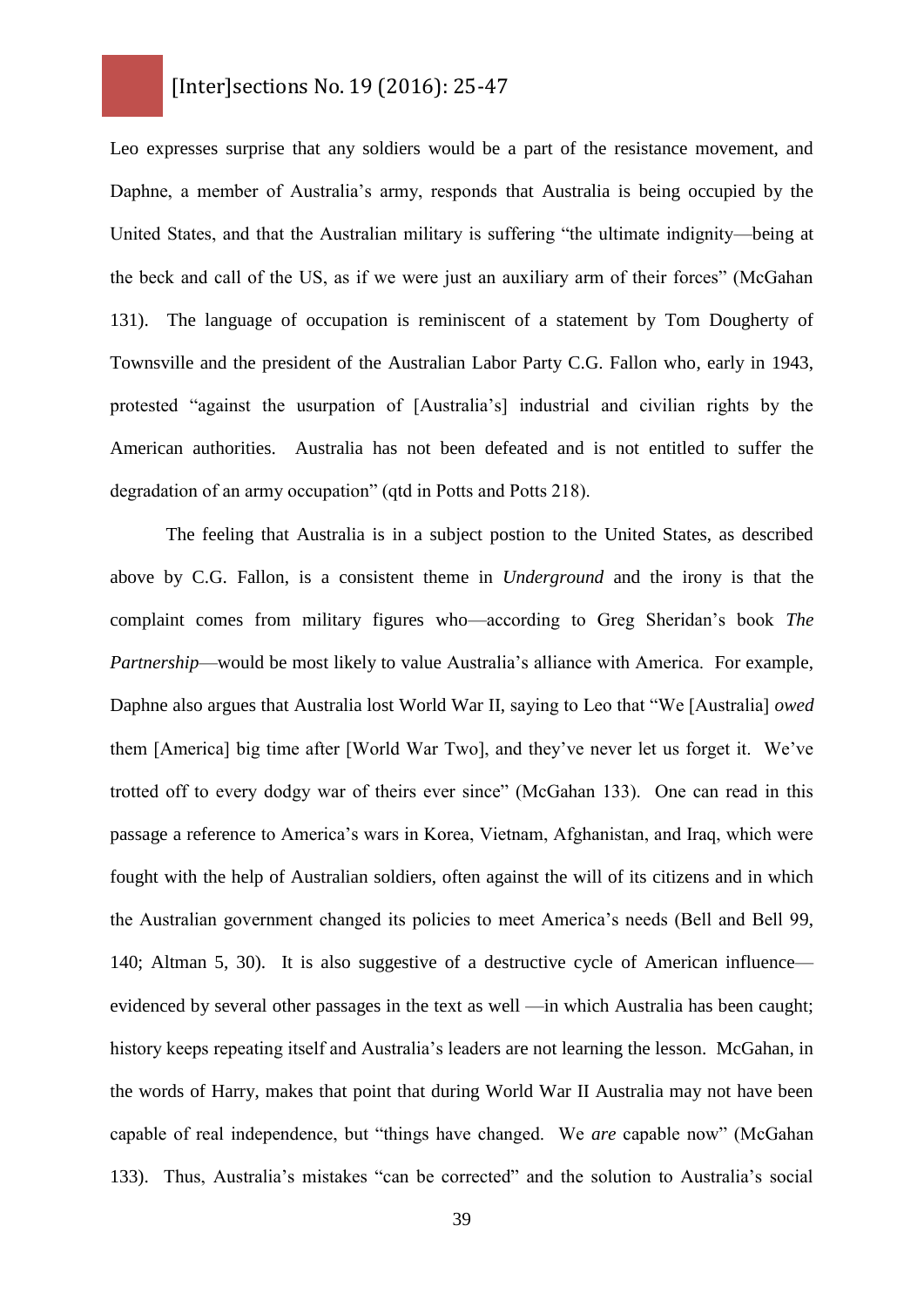issues, which comes from the mouth of someone who gives his life to try to save Australia, is true political independence from the United States.

The demonstration of America's influence in Australia comes with the crescendo of the reenactment of the novel's American-style conspiracy theory and its hyperbolic suggestion that Australia is secretly being governed by the United States. Leo discovers that Canberra was never destroyed. Instead, it has become the secret capital of the mythic new world order. Leo tells his readers that "[this new world order] was connected—with the Republicans, with the White House, with US security. And in the new world order, there was no connection more useful or more important" (McGahan 125). Thus, it appears that Bernard is willing to give up an entire city to please America and to provide a place from which, according to *Underground* and the myth of the New World Order, the world's richest and arguably most evil people could keep the world economy running smoothly by coordinating incidents of terrorism and sustaining the war on terror (McGahan 261-267; Fotopoulos). In Leo's Australia, America's influence has brought the country to a new low, completely destroying its identity and dignity.<sup>2</sup> Through his use of this hyperbole—as well as Leo's reaction to learning that Canberra is the seat of power for this New World Order—McGahan is implying that part of the "cure" for Australia's social ills is a move away from its location "on the rim" of the "in-between": independence from the political influence of United States.

McGahan's most conspicuous contestation of Australian leaders, like John Howard, who seem to sycophantically adopt American domestic and foreign policy comes at the end of the novel. Nancy and Harry are killed and Leo is jailed by his brother in Canberra's new Parliament House. Using the contrivance that he and Bernard are twin brothers, Leo chooses to sit and write his "memoirs" in the seat where the opposition party leader would have sat, a demonstration of the two brothers as opposing forces. Leo also makes reference to Dumas' *The Man in the Iron Mask*, leaving the reader with the sense that the wrong brother is leading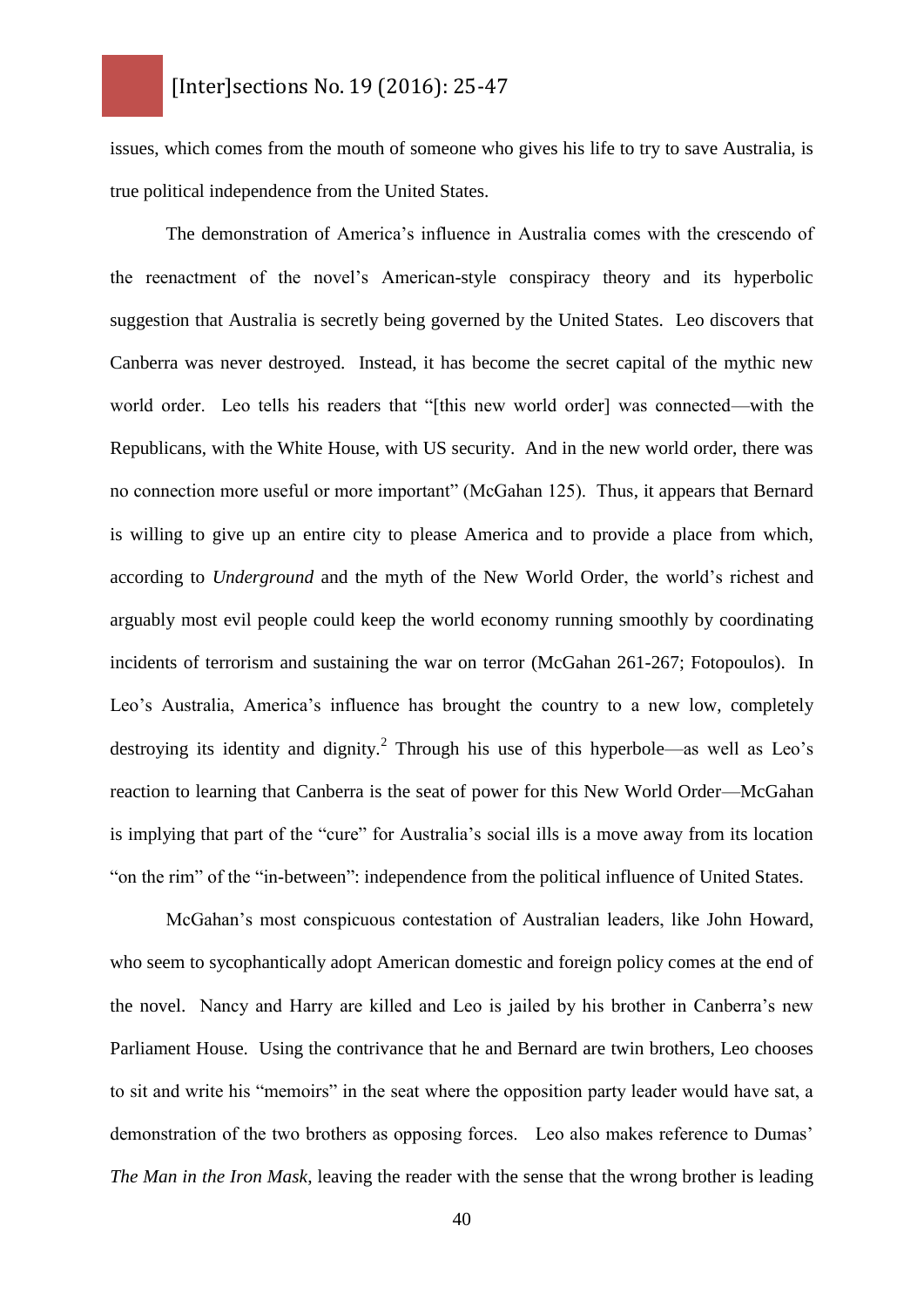Australia. The reference again reinforces the irony in the novel: that, as bad as Leo is, he would be a far better leader than Bernard, that someone like Leo would be a better leader than John Howard. When Leo is not writing, he spends his time reading the Hansard and reviewing the changes the country has been through over the last fifteen years of his life. He mourns the loss of the old Australia with its clear identity,<sup>3</sup> and complains that "Nowhere, anywhere, do I see the Australian people saying no" (McGahan 275). Even here, he reminds his readers how absurd it is that America should have such a powerful influence over Australia when, most "Americans will probably know nothing" about Australia's history (McGahan 275). Thus, *Underground* can be read as criticism of "lazy old Australia's" (McGahan 166) willingness to just go along with whatever comes its way, but also as encouraging Australians to act before it is too late, which is often the aim of satire.

The danger that the acceptance of American domestic and foreign anti-terrorism policy poses to Australia is ultimately allegorized in the figure of the narrator, Leo James. Over the course of the novel, Leo is represented as an average Australian who is just trying to enjoy the life he had, but who unwittingly got caught in the country's political turmoil. In the final scene, Leo has been sentenced to death by his brother and hears the footsteps of the firing squad at the door, and realizes that, in an event symbolizing the fate of a self-governing Australia, he is going to be killed there, in Parliament House. His last poignant words are, "And God help them, they sound Australian" (McGahan 294), leaving the reader with the feeling that Australians, partly because of their willing submission to America, are behind the downfall of their own country.

Nevertheless, it is a narrative that provides hope. Leo himself changes and grows because of his experiences. He becomes the kind of citizen that he thinks Australia needs if it is going to succeed, free from America's influence. Likewise, the final premise of the novel is that one of his interrogators, someone who also believes that the world is heading in a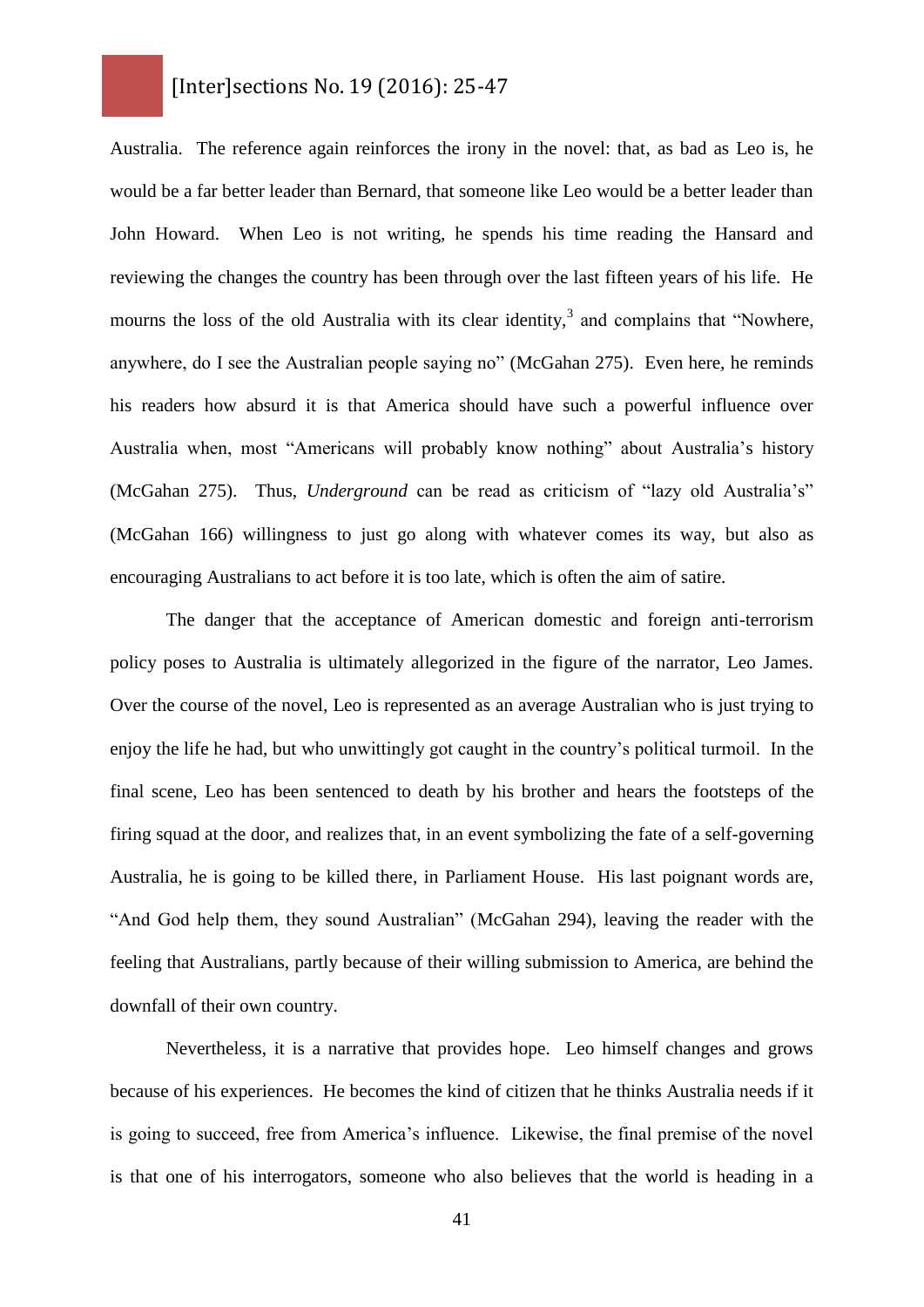destructive direction, somehow smuggles Leo's "memoirs" out of the building and publishes them so that the truth can come out. It is a gesture that gives meaning to Leo's death and offers hope: if there are people who are willing to stand up for themselves and for what is right, then Australia is not totally lost. The story of Leo's experiences is an example meant "to cure the audience of its ignorance" (Highet 235) the way that Leo was cured of his own ignorance. His final dream before his death, that he is able to actually destroy Canberra and all of the leaders of the mythic "new world order" with a nuclear weapon (McGahan 285- 291), seems to provide hope that, even though it may require something truly extraordinary, the "infection" of America's influence in Australia is "eradicable" (Highet 236).

#### **Conclusion**

*Underground* is based on a period of time in which Australia was seeing massive changes that seemed to be the result of America's influence on the country. The perception it gives is that Australia is in danger of losing the last shreds of its autonomy to American hegemony. There is a sense in this novel that history is repeating itself—something that seems particularly relevant to the recent political climate—and that, since World War II, Australia has been caught in a destructive cycle of blindly following the United States. The Australia that *Underground* portrays is a direct result of Bernard's need to be validated by America's leaders, which concludes with disastrous consequences for the country, its dignity on the world stage, and its ability to govern itself. As a piece of satire, the novel exaggerates Australia's social and political climate under John Howard, and tries to point out the absurdity of the fear of Muslims and asylum seekers in Australia. It suggests instead that Australians should fear leaders like John Howard, Pauline Hanson, and my suspicion is that McGahan would include Prime Ministers Tony Abbott and Malcolm Turnbull. It illustrates how these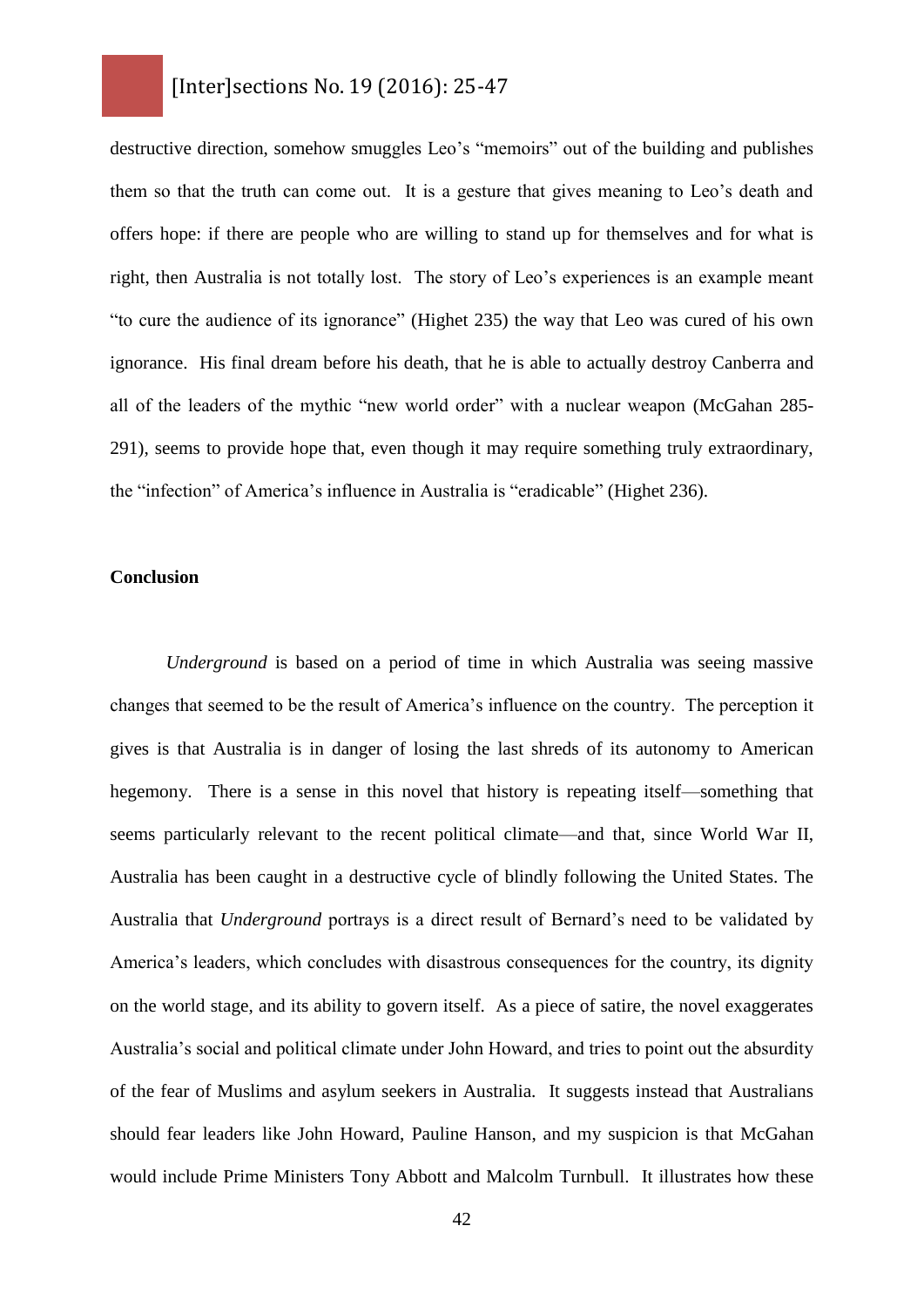$\overline{a}$ 

leaders have kept Australia in the "in-between" space theorized by Homi Bhabha, implying that if Australia ever wants to be respected on the world's stage, it must be truly autonomous of the United States and critical of America's leadership. Ultimately the novel implies that if readers of *Underground* can be "cured of their ignorance," then Australia's "mistakes can be corrected." After the re-election of the anti-Islamist and xenophobic Pauline Hanson and her One Nation political party in 2016, the lesson McGahan is trying to teach seems more relevant now than ever.

<sup>1</sup> See Bennett "Of Spies and Terrorists;" Carr "A World of;" Luebke "A 1984 for Our Time;" O'Reilly "Government, Media and Power;" Smith "The Literary Destruction of Canberra;" Vernon "Underground;" and Webb "Distant Context, Local Colour."

<sup>&</sup>lt;sup>2</sup> There is also a historical reference to Bush's visit to Canberra, which, as Goldsworthy argues, was accurately described earlier in the novel; this reference reinforces the novel's tie to John Howard, showing the absurd degree of submission Howard, and other Australians, showed to Bush.

<sup>3</sup> I am not suggesting that Australia has ever had a "clear" identity. Richard White, in *Inventing Australia*, cogently argues that Australian identity has been a continual process of invention and reinvention and that idealized or iconic identities often serve the needs of a fraction of the population. Instead, I am arguing that Leo (and perhaps McGahan) holds a nostalgic view of Australia's identity.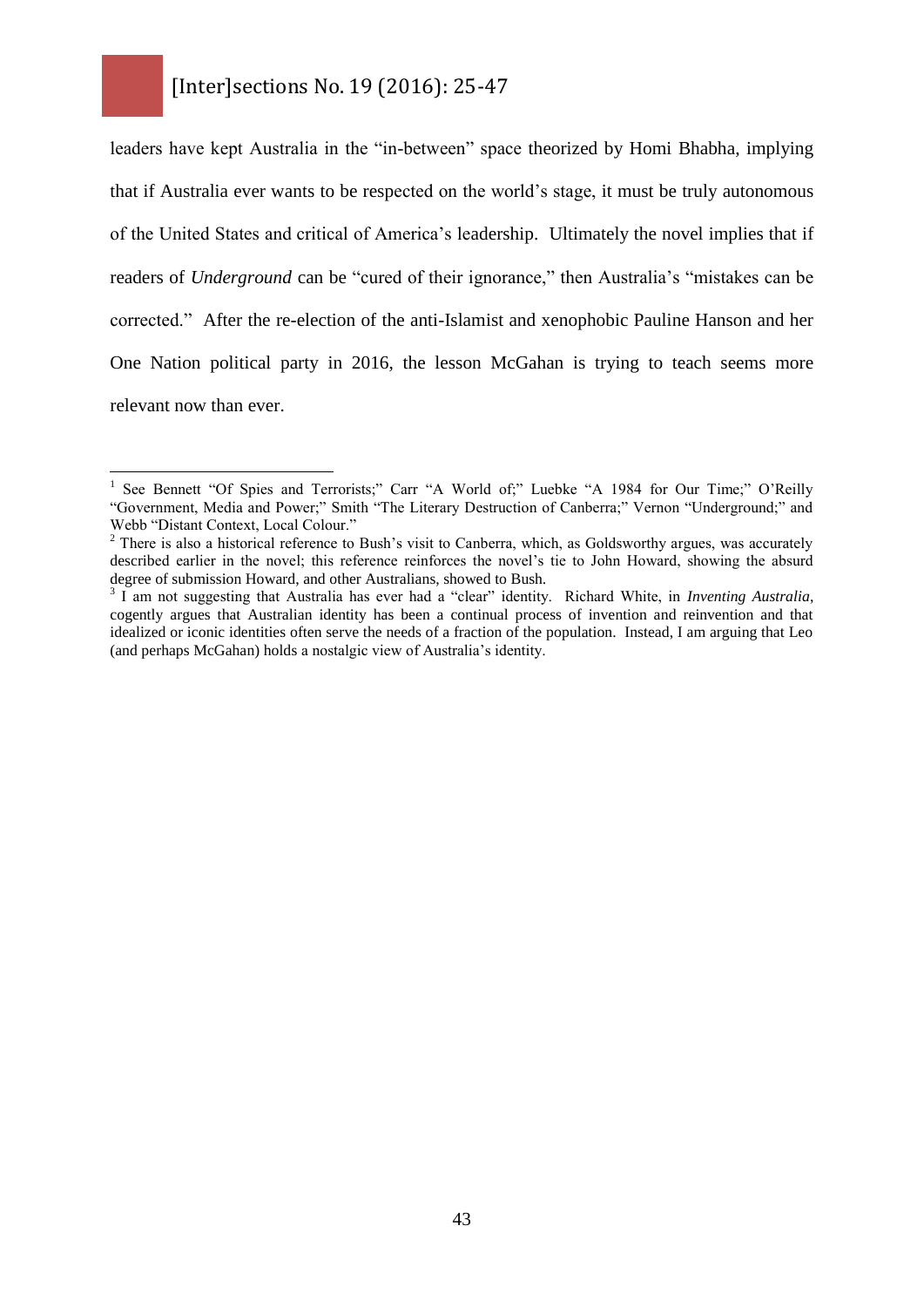#### **Works Cited**

- Aitchison, Ray. *Thanks to the Yanks? The Americans and Australia*. Melbourne: Sun Books, 1972. Print.
- Aitchison, Ray. *The Americans in Australia*. Melbourne: AE Press, 1986. Print.
- Altman, Dennis. *51st State?* Melbourne: Scribe Short Books, 2006. Print.
- Baldino, Daniel. "Australia and the World." *Howard's Second and Third Governments*. Eds. Chris Aulich and Roger Wettenhall. Sydney: University of New South Wales Press, 2005. 189-207. Print.
- Bartlett, Norman. *Australia and America Through 200 Years*. Sydney: Ure Smith, 1976. Print.
- Bell, Phillip, and Roger Bell. *Implicated: The United States in Australia*. Melbourne: Oxford University Press, 1993. Print.
- Bell, Phillip, and Roger Bell, eds. *Americanization and Australia*. Sydney: University of New South Wales Press Ltd, 1998. Print.
- Bennett, Bruce. "Of Spies and Terrorists: Australian Fiction After 9/11." *Asiatic* 2,1 (2008): 10-20. Print.
- Bhabha, Homi K. *The Location of Culture*. New York: Routledge, 1994. Print.

Brenchly, Fred. "The Howard Defence Doctrine." *The Bulletin* 28 September 1999, 22. Print.

- Bryson, Bill. *Down Under*. London: Transworld Publishers, 2000. Print.
- Broinowski, Alison. *Howard's War*. Melbourne: Scribe Short Books, 2003. Print.
- Buckmaster, Luke. "Secret City: A Fictional Antidote to the Dull Reality of Canberra." *Abc.net.au*. ABC News, 6 June 2016. Web. 16 August 2016.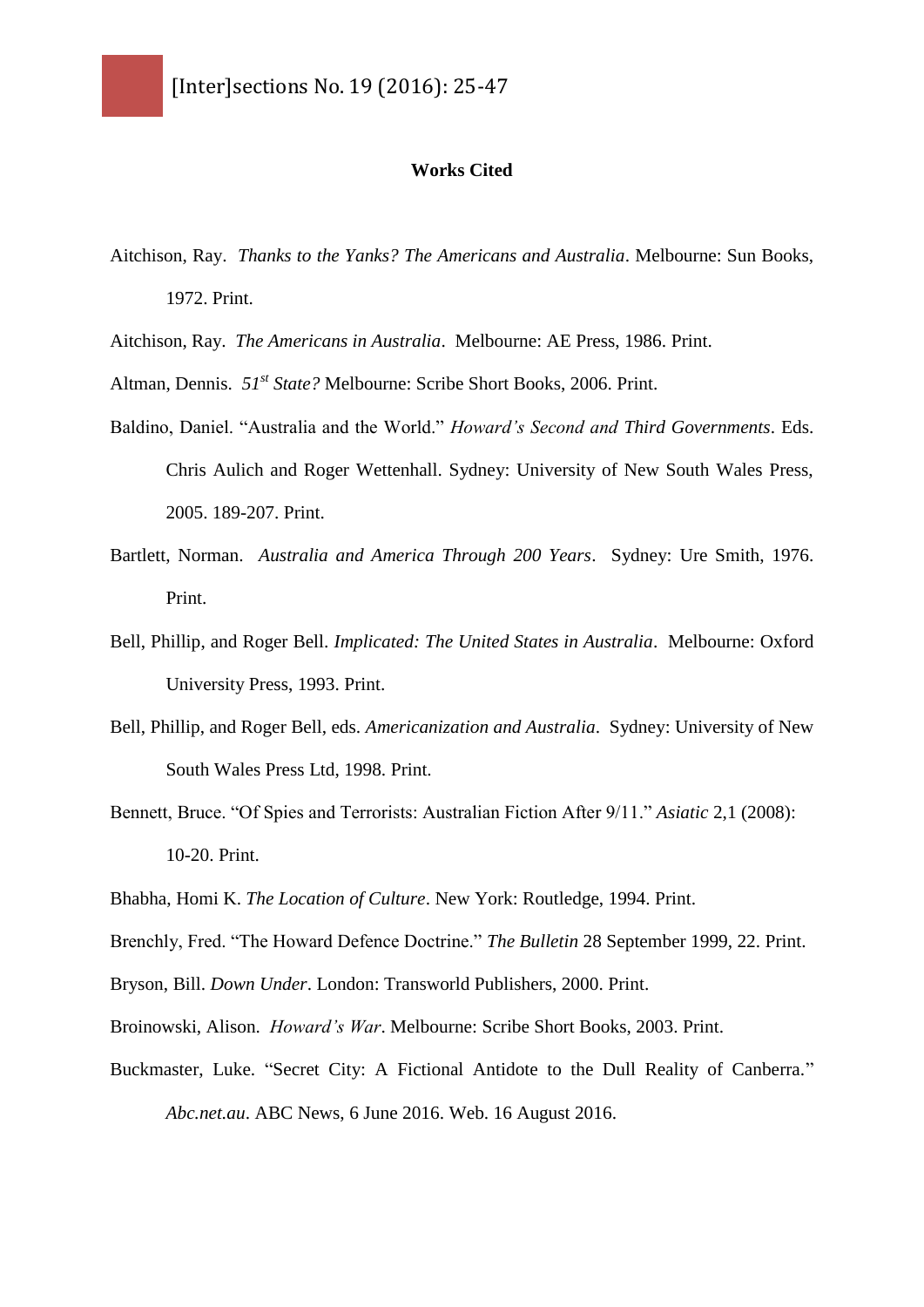- Carr, Richard. "'A World of . . . Risk, Passion, Intensity, and Tragedy': The Post 9/11 Australian Novel." *Antipodes* 23, 1 (2009): 63-66. Print.
- Churchward, L.G. *Australia & America 1788-1972: An Alternative History*. Sydney: Alternative Publishing Cooperative Limited, 1979. Print.
- Dahlstrom, James. "The Unusual Life of Gough Whitlam: Peter Carey's Tristan Smith." *Journal of Language, Literature and Culture* 62.1 (2015): 32-47. Print.
- DeBats, Donald A., Tim McDonald, and Margaret-Ann Williams. "Mr Howard Goes to Washington: September 11, the Australian-American Relationship and Attributes of Leadership." *Australian Journal of Political Science* 42 (2007): 231-251. Print.
- Fabricant, Carole. "Swift the Irishman." *The Cambridge Companion to Jonathan Swift*. Ed. Christopher Fox. Cambridge: Cambridge University Press, 2003. 48-72. Print.
- Fotopoulos, Takis. "The myths about the New World Order." *Pravada Report* 15 December 2014. Web. 17 August 2016.
- Garran, Robert. *True Believer: John Howard, George Bush & the American Alliance*. Crows Nest: Allen & Unwin, 2004. Print.
- Goldsworthy, Kerryn. "Straight for the Throat." *Australian Book Review* 285 (2006): 8-9. Print.
- Goodman, David. *Gold Seeking: Victoria and California in the 1850s*. St. Leonards: Allen & Unwin Pty Ltd, 1994. Print.
- Grant, Bruce. *Fatal Attraction: Reflections on the Alliance with the United States*. Melbourne: Black Inc., 2004. Print.
- Harper, Norman, ed. *Pacific Orbit: Australian-American Relations Since 1942*. Melbourne: F.W. Cheshire Publishing Pty Ltd, 1968. Print.
- Highet, Gilbert. *The Anatomy of Satire*. Princeton, New Jersey: Princeton University Press, 1962. Print.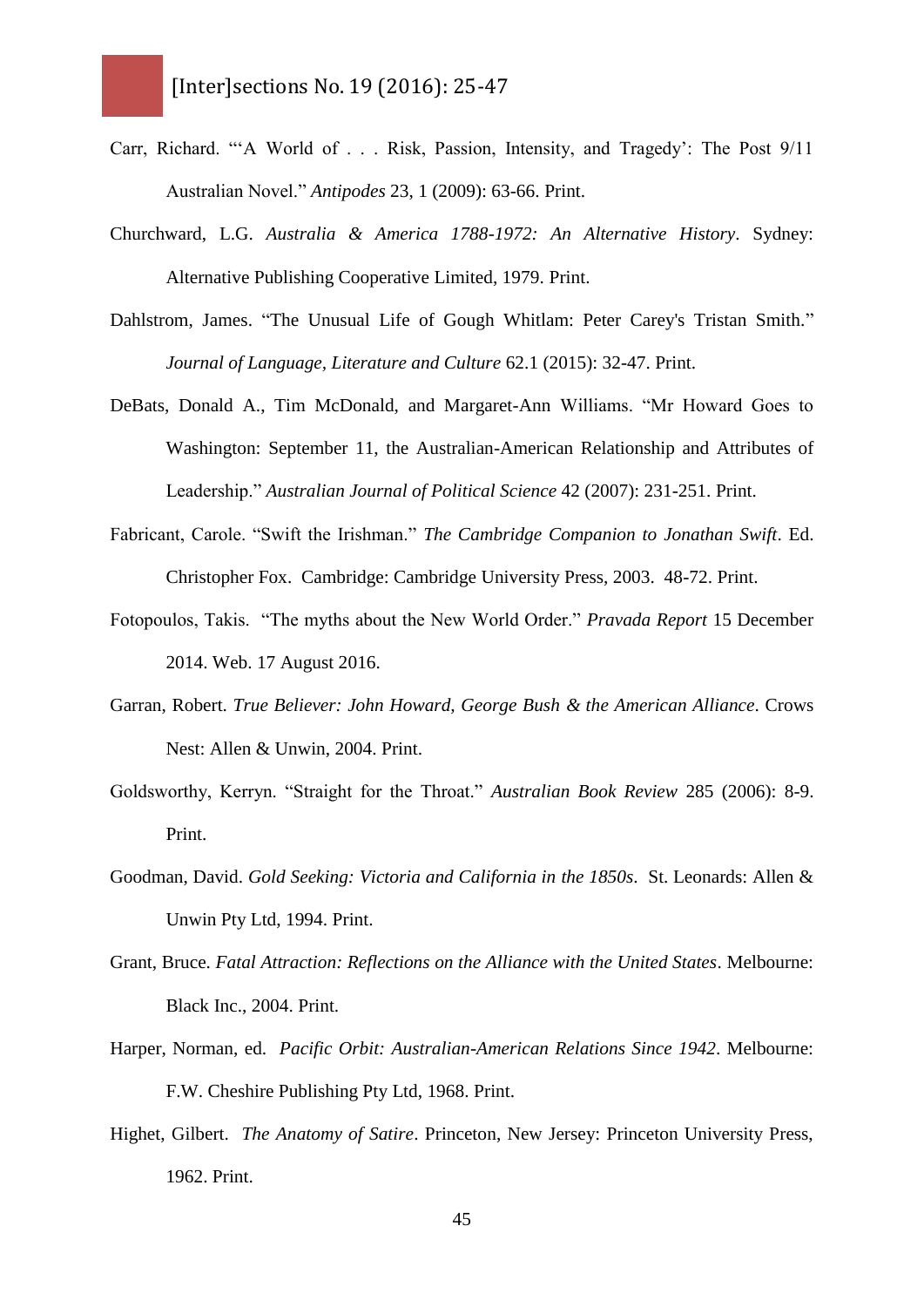- Jupp, James. "Immigration and Multiculturalism." *Howard's Second and Third Governments*. Eds. Chris Aulich and Roger Wettenhall. Sydney: University of New South Wales Press, 2005. 173-188. Print.
- Kelly, Patrick. "Swift on Money and Economics." *The Cambridge Companion to Jonathan Swift*. Ed. Christopher Fox. Cambridge: Cambridge University Press, 2003. 128-145. Print.
- Langmore, John. *Dealing with America: the UN, the US and Australia*. Sydney: University of New South Wales Press Ltd, 2005. Print.
- Luebke, Steven R. "A 1984 for Our Time." *Antipodes* 22,1 (2008): 75-76. Print.
- McCulloch, Jude. "Secret State, Transparent Subject: The Australian Security Intelligence Organisation in the Age of Terror." *The Australian and New Zealand Journal of Criminology* 38, 3 (2005): 400-415. Print.

McGahan, Andrew. *Underground*. Crows Nest: Allen & Unwin, 2006. Print.

- McQueen, Humphrey. *Temper Democratic: How exceptional is Australia?* Kent Town: Wakefield Press, 1998. Print.
- Megalogenis, George. *The Longest Decade*. Melbourne: Scribe Publications Pty Ltd, 2008. Print.
- Miranda, Charles. "Terror Australis Bin Laden Groups in our Suburb." *The Daily Telegraph* 12 October 2001, state ed.: 1. Print.
- Oakes, Laurie. *Crash through or Crash: The Unmaking of a Prime Minister*. Richmond: Drummond, 1976. Print.
- O'Reilly, Nathanael. "Government, Media, and Power: Terrorism in the Australian Novel since 9/11." Ed. Cara Cilano. *From Solidarity to Schisms: 9/11 and After in Fiction and Film from Outside the US*.. New York: Rodopi, 2009. 295-315. Print.

Paul, Erik. *Little America: Australia the 51<sup>st</sup> State*. London: Pluto Press, 2006. Print.